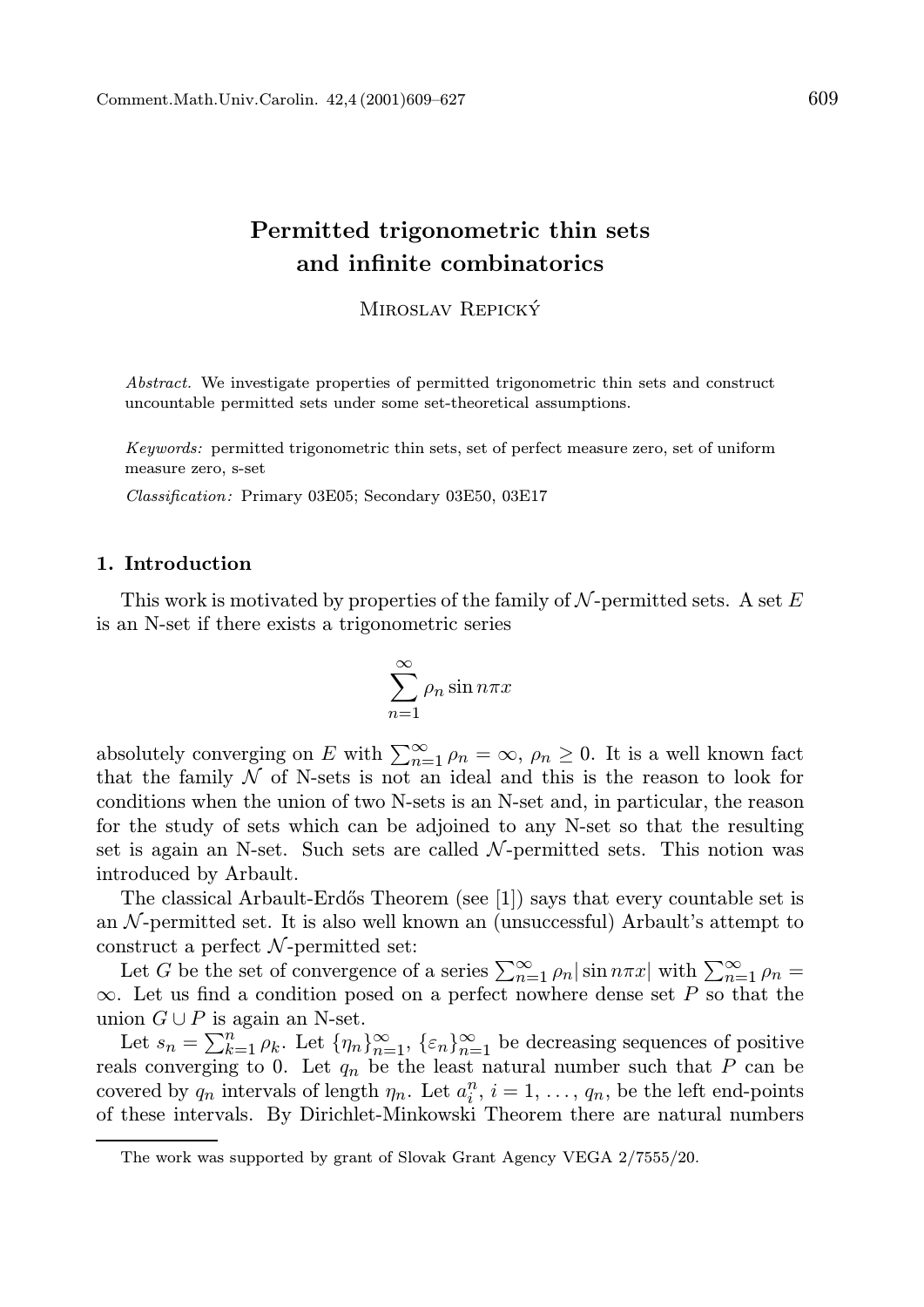$1 \leq \lambda_n \leq (1/\varepsilon_n)^{q_n}$  such that  $|\sin \lambda_n n \pi \alpha_i^n| < \pi \varepsilon_n$ . Moreover, if we assume that  $|\sin \lambda_n n \pi \eta_n| < \pi \varepsilon_n$  then since for every  $y \in P$ ,  $|y - \alpha_i^n| \leq \eta_n$  for some *i*, we have  $|\sin \lambda_n n \pi y| < 2\pi \varepsilon_n$  for every  $y \in P$ .

Let us determine the values of  $\eta_n$ ,  $\varepsilon_n$ ,  $q_n$ ,  $\rho'_n$  so that  $\sum_{n=1}^{\infty} \rho'_n$ Let us determine the values of  $\eta_n$ ,  $\varepsilon_n$ ,  $q_n$ ,  $\rho'_n$  so that  $\sum_{n=1}^{\infty} \rho'_n = \infty$ , and  $\sum_{n=1}^{\infty} \rho'_n |\sin \lambda_n n \pi x| < \infty$  for  $x \in G \cup P$ . The convergence on the set  $G$  will be ensured by the condition  $\rho'_n \lambda_n \leq \rho_n$ . To fulfill this let us set  $\rho'_n = \rho_n \varepsilon_n^{q_n}$ . The convergence on the set P will be ensured by the conditions  $\sum_{n=1}^{\infty} \rho'_n \varepsilon_n < \infty$  and  $|\sin \lambda_n n \pi \eta_n| \leq \pi \varepsilon_n$  which follow from next two conditions

(1.1) 
$$
\sum_{n=1}^{\infty} \rho_n \varepsilon_n^{q_n+1} < \infty \quad \text{and} \quad n\eta_n \leq \varepsilon_n^{q_n+1},
$$

since then  $|\sin \lambda_n n \pi \eta_n| \leq \lambda_n \pi \varepsilon_n^{q_n+1} \leq \pi \varepsilon_n$ . The divergence  $\sum_{n=1}^{\infty} \rho'_n = \infty$  is now expressed by

(1.2) 
$$
\sum_{n=1}^{\infty} \rho_n \varepsilon_n^{q_n} = \infty.
$$

Let us set  $\varepsilon_n^{q_n} = 1/s_n$ ,  $n\eta_n = 1/s_n^2$ . This fulfills the second part of (1.1), and conditions (1.1) and (1.2) are expressed by

(1.3) 
$$
\sum_{n=1}^{\infty} \frac{\rho_n}{s_n^{1+1/q_n}} < \infty \text{ and } \sum_{n=1}^{\infty} \frac{\rho_n}{s_n} = \infty.
$$

Now we use the fact that if  $f(n)$  is a monotone function and  $\sum_{n=1}^{\infty} \rho_n = \infty$ , then  $\sum_{n=1}^{\infty} 1/f(n)$  converges if and only if  $\sum_{n=1}^{\infty} \rho_n/f(s_n)$  converges. Therefore the second series diverges. The first one converges if we set, for example,  $q_n \leq$  $(\log s_n)/\log(\log s_n)^2$ .

Arbault [1] used these arguments to claim that the set  $P$  is an  $N$ -permitted set. However, these arguments are not enough to derive this fact because the choice of the set P (namely  $\eta_n$  and  $q_n$ ) depends on  $\rho_n$ . Although we are able to choose  $\eta_n$ independently on  $\rho_n$  by taking  $n\eta_n = 1/n^2$ , since we can always assume that  $s_n \leq n$ , this is not possible for  $q_n$ . Arbault in fact took  $q_n = (\log n)/\log(\log n)^2$ which does not depend on  $\rho_n$  but in this case Bary [4, Chapter XIII, §8] showed that the first series in (1.3) need not converge.

So far it is not known whether there exists a perfect  $\mathcal{N}$ -permitted set and even whether there exists an  $N$ -permitted set of the size of the continuum.

We shall need the following small uncountable cardinals:

m is the least cardinal  $\kappa$  for which Martin's Axiom  $MA_{\kappa}$  fails;

p is the least size of a family  $\mathcal{F} \subseteq [\omega]^\omega$  whose every finite subfamily has an infinite intersection but  $\mathcal F$  has no infinite pseudo-intersection (i.e., there is no infinite set  $A \in [\omega]^\omega$  such that  $A - X$  is finite for every  $X \in \mathcal{F}$ ;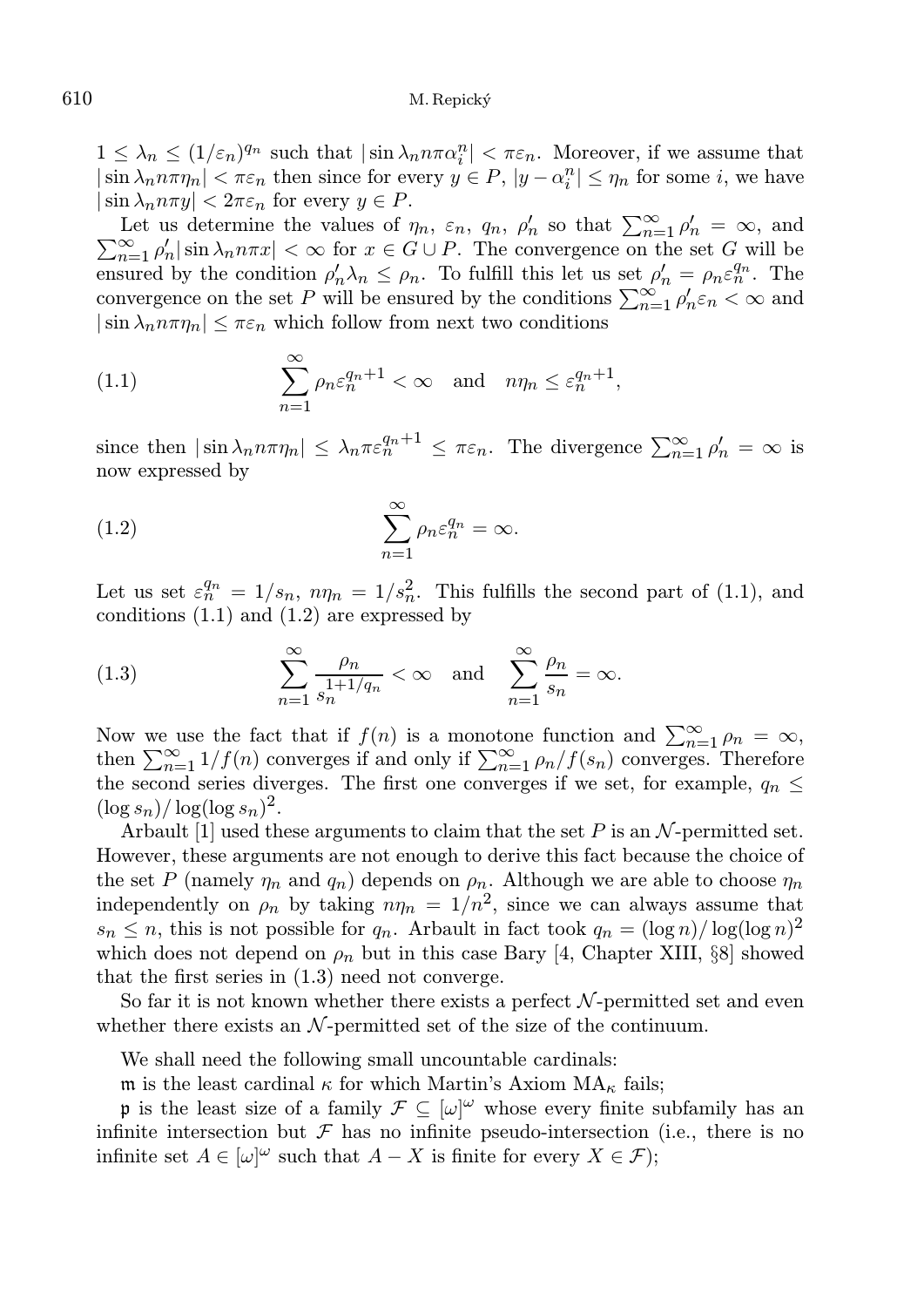t is the least size of a tower, i.e., a family  $\mathcal{F} \subseteq [\omega]^\omega$  well-ordered by  $\supseteq^*$  without an infinite pseudo-intersection;

h is the minimal cardinal  $\kappa$  such that the algebra  $\mathcal{P}(\omega)/\text{fin}$  is not  $\kappa$ -distributive;

**s** is the least size of a splitting family  $\mathcal{F} \subseteq [\omega]^\omega$ , i.e., for every  $A \in [\omega]^\omega$  there exists  $B \in \mathcal{F}$  such that  $|A - B| = |A \cap B| = \omega$ ;

b is the cardinality of an unbounded subset of  $\omega$  ordered by  $f \leq^* g$  if and only if  $f(n) \leq g(n)$  for all but finitely many n;

 $\mathfrak d$  is the least cardinality of a cofinal subset of  $\omega_{\omega}$  ordered by  $\leq^*$ .

It is well known that  $\mathfrak{m} \leq \mathfrak{p} \leq \mathfrak{t} \leq \mathfrak{h} \leq \min\{\mathfrak{s},\mathfrak{b}\}.$ 

If I is an ideal of sets of reals we define:

 $add(I)$  is the minimal size of a set  $A \subseteq I$  such that  $\bigcup A \notin I$ ;

non(I) is the minimal size of a set  $A \subseteq \mathbb{R}$  such that  $A \notin I$ ;

 $cov(I)$  is the minimal size of a set  $A \subseteq I$  such that  $\bigcup A = \mathbb{R}$ ;

cof(I) is the minimal size of a cofinal subset A of I ordered by  $\subset$ .

The letters  $\mathcal L$  and  $\mathcal M$  denote the  $\sigma$ -ideal of Lebesgue measure zero sets and the  $\sigma$ -ideal of meager sets on the real line, respectively. We identify the real line  $\mathbb R$ with the interval  $[0, 1]$ .

## 2. Permitted sets

In this work we deal with permitted sets for these families of trigonometric thin sets:  $\mathcal{A}, p\mathcal{D}, \mathcal{N}, \mathcal{N}_0$  (the family of A-sets, the family of pseudo-Dirichlet sets, the family of N-sets, and the family of  $N_0$ -sets, respectively). They are all included in L and M, i.e., in the  $\sigma$ -ideal of Lebesgue measure zero sets and the  $\sigma$ -ideal of meager sets on the real line.

Let us recall these notions. Let  $E$  be a set of reals.

- (1)  $E$  is a pseudo-Dirichlet set (pD-set) if there exists an increasing sequence of integers  ${n_k}_{k=0}^{\infty}$  such that the sequence  $\{\sin n_k \pi x\}_{k=0}^{\infty}$  converges quasinormally to  $0$ , i.e., there exists a decreasing sequence of positive reals  $\{\varepsilon_n\}_{n=0}^\infty \text{ converging to } 0 \text{ such that } (\forall\,x\in E)(\forall^\infty k)\,|\sin n_k\pi x| < \varepsilon_k.$
- (2) E is an N<sub>0</sub>-set if there exists an increasing sequence of integers  ${n_k}_{k=0}^{\infty}$ such that  $\sum_{k=0}^{\infty} |\sin n_k \pi x| < \infty$  for  $x \in E$ .
- (3) E is an A-set if there exists an increasing sequence of integers  ${n_k}_{k=0}^{\infty}$ such that the sequence  $\{\sin n_k \pi x\}_{k=0}^{\infty}$  converges pointwise to 0 on E.
- (4) E is an N-set if there exists a sequence of nonnegative reals  $\rho_n$  such that  $\sum_{n=0}^{\infty} \rho_n = \infty$  and  $\sum_{n=0}^{\infty} \rho_n |\sin n\pi x| < \infty$  for  $x \in E$ .

For all basic facts and definitions we refer to the expository paper [9].

In general the words *family of thin sets* mean any family of sets of reals  $\mathcal F$  such that (i)  $\mathcal F$  contains all singletons, (ii) with every set,  $\mathcal F$  contains all its subsets, and (iii)  $\mathcal F$  does not contain an interval of reals.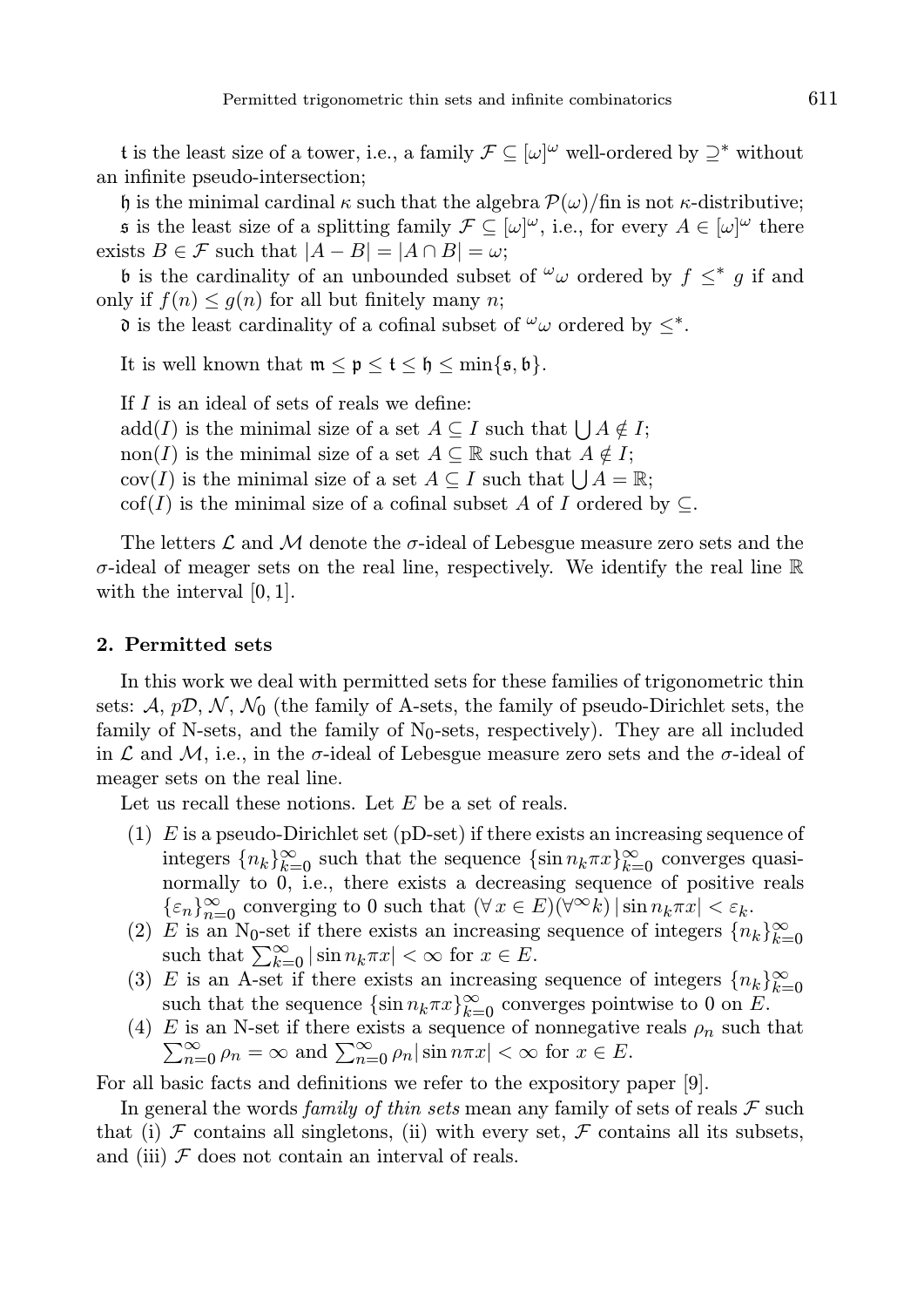Let F be a family of thin sets. A set A of reals is F-permitted if  $A \cup B \in \mathcal{F}$ for every  $B \in \mathcal{F}$ . For any family  $\mathcal F$  of thin sets or reals let us denote

$$
\text{Perm}(\mathcal{F}) = \{ A \subseteq \mathbb{R} : (\forall B \in \mathcal{F}) A \cup B \in \mathcal{F} \}.
$$

Each of the families  $\mathcal{F} = p\mathcal{D}, \mathcal{N}_0, \mathcal{N}, \mathcal{A}$  has this property:

If  $A \in \mathcal{F}$ , then also the group generated by A belongs to  $\mathcal{F}$ .

It follows that  $\text{Perm}(\mathcal{F})$  has the same property. Moreover, a vector space over  $\mathbb Q$ generated by an N-set is an N-set (see [1], page 267). Therefore, a vector space over  $\mathbb Q$  generated by an N-permitted set is an N-permitted set.

A well known Marcinkiewicz's Theorem says that there are two perfect Dirichlet sets A, B such that  $A + B$  is the real line R and hence  $A \cup B \notin \mathcal{A}$  and  $A \cup B \notin \mathcal{N}$ . Therefore none of the considered families  $p\mathcal{D}, \mathcal{N}_0, \mathcal{N}, \mathcal{A}$ , is an ideal and they are all families of thin sets in the above sense.

The study of permitted sets was started by Arbault in [1] and independently by Erdős who proved that every countable set is  $\mathcal{N}$ -permitted. Bukovská in [5] proved that every set of cardinality  $\langle \mathfrak{p} \rangle$  is pD-permitted. Bartoszyński and Scheepers [3] improved this by showing that every set of cardinality  $\lt \mathfrak{h}$  is pD-permitted and  $\mathcal{N}_0$ -permitted. Bukovský, Kholshchevnikova, and Repický in [9] proved that even every set of size  $\langle \min\{s, \mathfrak{b}\}\rangle$  is pD-permitted and  $\mathcal{N}_0$ -permitted. Bukovský and Bukovská in [7], and Kholshchevnikova in [15] and [16] proved that every set of size  $\lt p$  is N-permitted and every set of size  $\lt m$  is A-permitted. Also in the case of  $\mathcal N$  and  $\mathcal A$ , Bartoszyński and Scheepers obtained improvements and showed that every set of size  $\lt t$  is N-permitted and every set of size  $\lt s$  is A-permitted.

An open cover U of a set A is an  $\omega$ -cover if for every finite set  $B \subseteq A$  there is  $U \in \mathcal{U}$  such that  $B \subseteq \mathcal{U}$ . A set A is a  $\gamma$ -set if for every  $\omega$ -cover U of A there is a sequence  $\{U_n\}_{n=1}^{\infty}$  of sets from U such that  $A \subseteq \bigcup_{m=1}^{\infty} \bigcap_{n=m}^{\infty} U_n$ . It is well known that the minimal cardinality of a set which is not a  $\gamma$ -set is p.

Galvin and Miller [11] assuming  $p = c$  proved the existence of a  $\gamma$ -set of size continuum. Bukovský, Kholshchevnikova, and Repický  $[9]$  proved that every  $\gamma$ -set is permitted for the families  $p\mathcal{D}, \mathcal{N}_0, \mathcal{N}$ , and A, proving so the consistency of the existence of permitted sets of the size of the continuum.

Unfortunately, it is consistent with ZFC that every  $\gamma$ -set is countable, and so the question of the existence of large permitted sets in ZFC remained open.

## 3. Properties of permitted sets

The gap in Arbault's proof probably cannot be corrected. The natural question is how large N-permitted sets can be. We describe a  $\sigma$ -ideal of sets which are F-permitted for all families  $p\mathcal{D}, \mathcal{N}_0, \mathcal{N},$  and A. This  $\sigma$ -ideal helps to improve known lower estimates for the minimal size of a non-permitted set.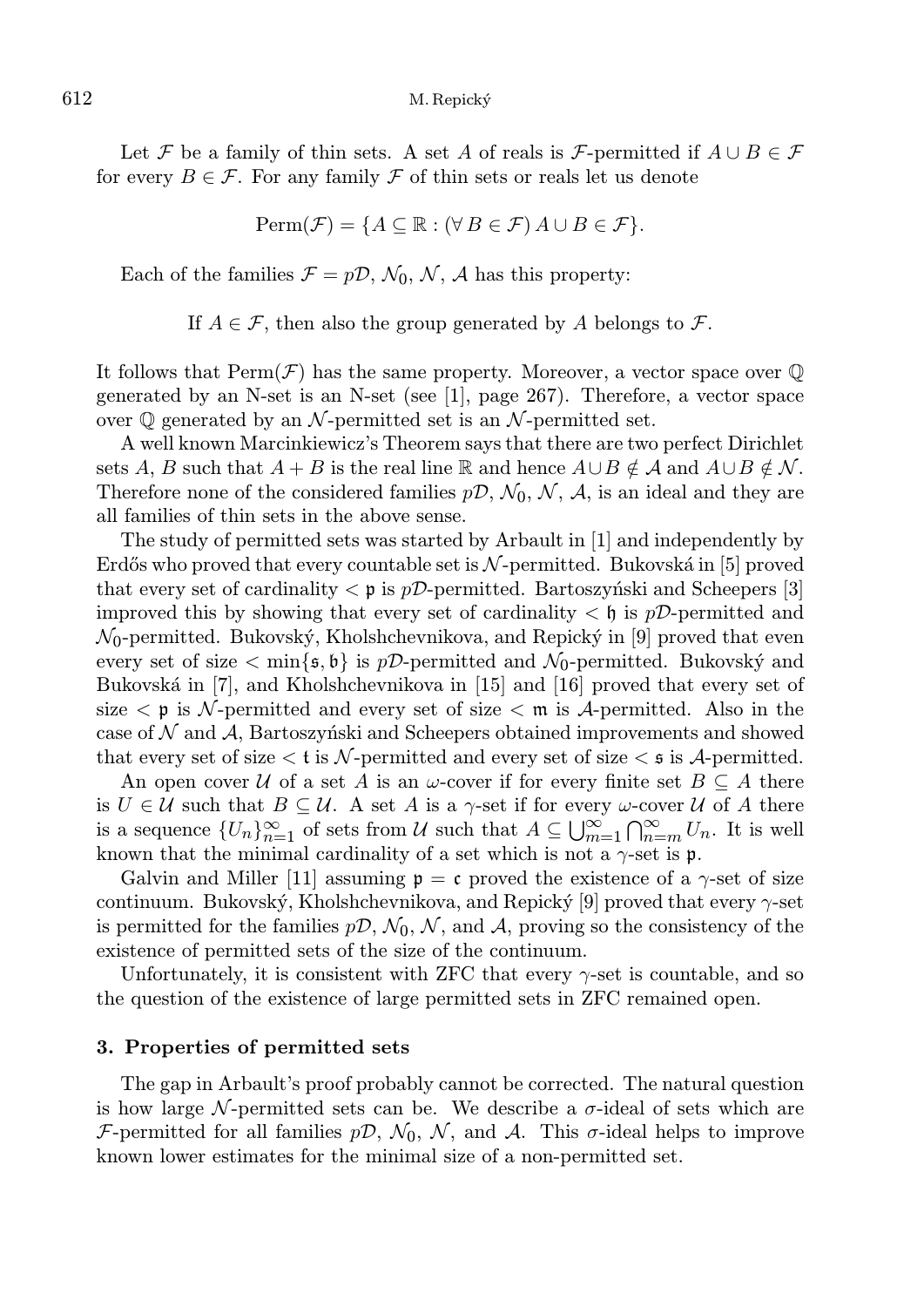## Definition 3.1. Let A be a set of reals.

- (i) A has perfect measure zero if for every sequence of positive reals  $\{\varepsilon_n\}_{n=1}^{\infty}$ there are an increasing sequence of integers  ${n_k}_{k=0}^{\infty}$  and a sequence of finite families of intervals  $\{\mathcal{I}_n\}_{n=1}^{\infty}$  such that
	- (1)  $|\mathcal{I}_n| \leq n$ ,
	- (2)  $|I| < \varepsilon_n$  for every  $I \in \mathcal{I}_n$ , and
	- (3)  $A \subseteq \bigcup_m \bigcap_{k>m} \bigcup \mathcal{I}_{n_k}.$
- (ii) A has uniformly measure zero if for every sequence of positive reals  $\{\varepsilon_n\}_{n=1}^{\infty}$  there is a sequence of finite families of intervals  $\{\mathcal{I}_n\}_{n=1}^{\infty}$  such that the above conditions (1)–(3) are satisfied for  $n_k = k$ .
- (iii) A has strong measure zero if for every sequence of positive reals  $\{\varepsilon_n\}_{n=1}^{\infty}$ there exists a sequence of intervals  $\{I_n\}_{n=1}^{\infty}$  such that  $A \subseteq \bigcup_{n=1}^{\infty} I_n$  and  $|I_n| < \varepsilon_n$  for each  $n \geq 1$ .

Let  $\mathcal{L}_{u,m,z}$ ,  $\mathcal{L}_{p,m,z}$ , and  $\mathcal{L}_{s,m,z}$  denote the families of sets having uniform measure zero, perfect measure zero, and strong measure zero, respectively. Let us recall the main results of [19] and [20]:

## Theorem 3.2.

- (i) Every  $\gamma$ -set has perfect measure zero and  $\mathcal{L}_{u.m.z.} \subseteq \mathcal{L}_{p.m.z.} \subseteq \mathcal{L}_{s.m.z.}$ .
- (ii)  $\text{add}(\mathcal{L}_{p,m,z}) \ge \min\{\mathfrak{h}, \text{add}(\mathcal{L})\}\$  and  $\text{add}(\mathcal{L}_{u,m,z}) \ge \text{add}(\mathcal{L})\$ .
- (iii) The group generated by a set of uniform measure zero (perfect measure zero) is a set of uniform measure zero (perfect measure zero).
- (iv) Every set of reals of perfect measure zero is  $\mathcal{F}\text{-}{\rm permitted}$  for  $\mathcal{F} = p\mathcal{D}, \mathcal{N}_0$ ,  $\mathcal{N}, \mathcal{A}.$

Moreover, each of the following inequalities is consistent with ZFC:  $\mathcal{L}_{u.m.z.} \subsetneq$  $\mathcal{L}_{p,m,z}$ ,  $\mathcal{L}_{p,m,z}$ ,  $\mathcal{L}_{s,m,z}$ ,  $\mathcal{L}_{s,m,z}$ ,  $\mathcal{L}_{s,m,z}$ ,  $\mathcal{L}_{p,m,z}$  Perm $(\mathcal{F})$ ,  $\mathcal{F} = p\mathcal{D}$ ,  $\mathcal{N}_0$ ,  $\mathcal{N}$ ,  $\mathcal{A}$  (see the discussion in [19]).

Notice that condition (iv) of Theorem 3.2 generalizes Theorems 13.3 and 13.4 in [9] which say that  $\gamma$ -sets are permitted for  $p\mathcal{D}, \mathcal{N}_0, \mathcal{N}, \mathcal{A}$ .

All families  $\text{Perm}(\mathcal{F})$  are closed under group generation. From this point of view Theorem 3.2(iii) is not surprising.

The following cardinals are connected with perfect measure zero and uniform measure zero:

 $f = \min\{|A| : A \subseteq \omega \wedge A$  is bounded  $\wedge$  $(\forall \varphi \in \prod^{\infty}$  $n=0$  $[\omega]^{\leq n}$  $(\forall X \in [\omega]^\omega)$  $(\exists f \in A)$  $(\exists^\infty n \in X)$  $f(n) \notin \varphi(n)$ },  $\mathfrak{k} = \min\{|A| : A \subseteq \omega \wedge A$  is bounded ∧

$$
(\forall \varphi \in \prod_{n=0}^{\infty} [\omega]^{\leq n})(\exists f \in A)(\exists^{\infty} n) f(n) \notin \varphi(n)\}.
$$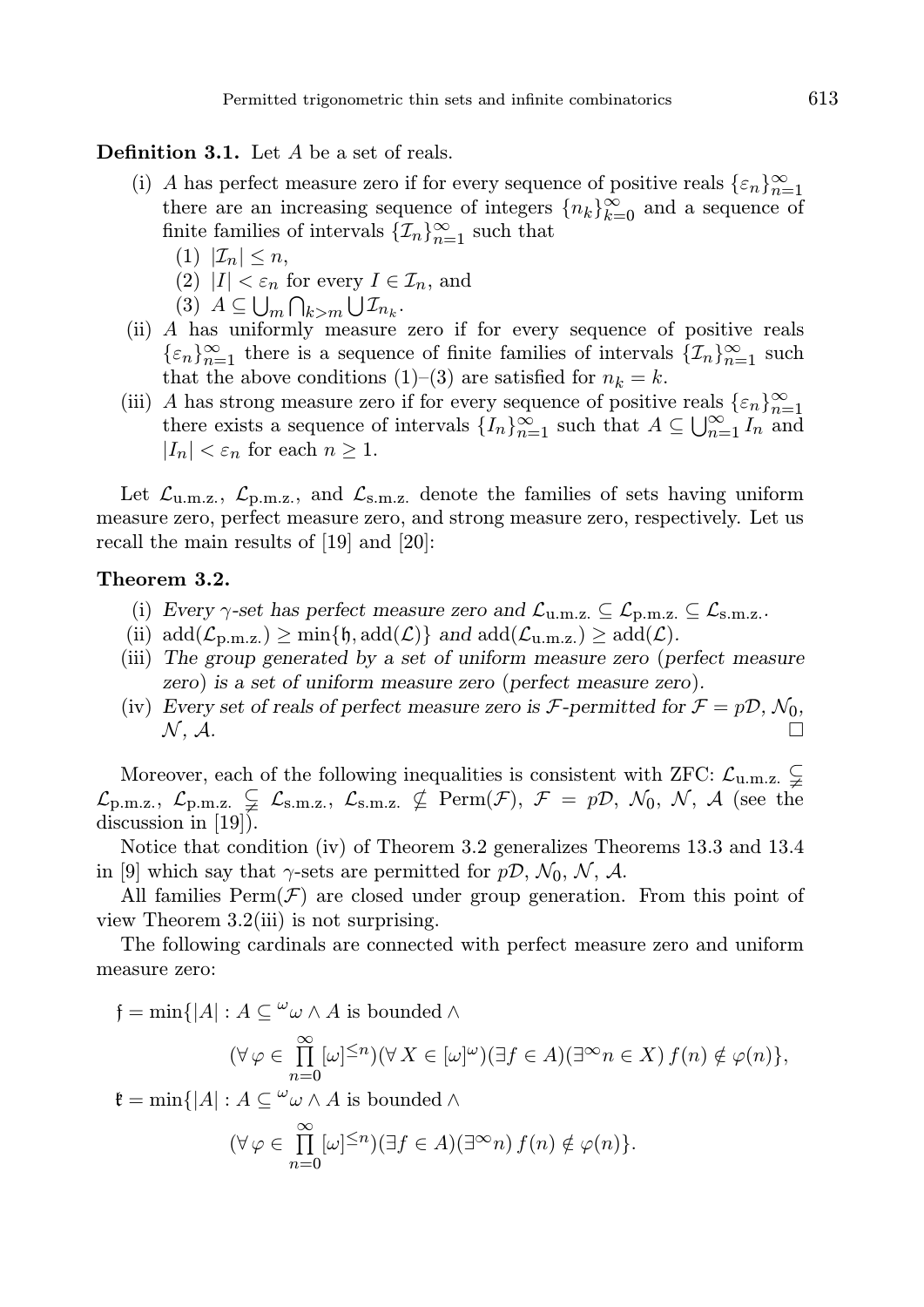It is immediate from the definitions that  $\mathfrak{k} \leq \mathfrak{f}$ , non $(\mathcal{L}_{p,m,z}) = \mathfrak{f}$  and non( $\mathcal{L}_{u,m,z}$ ) =  $\mathfrak{k}$ . Consequently, every set of cardinality  $\lt$  f is  $\mathcal{F}$ -permitted for  $\mathcal{F} = p\mathcal{D}, \mathcal{N}_0, \mathcal{N}, \mathcal{A}$ . Since  $p = \text{non}(\gamma\text{-set})$ , by condition (i) of Theorem 3.2, we obtain  $\mathfrak{p} \leq \mathfrak{f}$ .

In connections with trigonometric thin sets,  $\mathfrak k$  and  $\mathfrak f$  were both studied by Kada and Kamo [13], the cardinal f was introduced independently by C. Laflamme [17] (see [8]).

For the sake of completeness let us mention also the following Miller's characterization (see [18]) of the least cardinality of a set which has not strong measure zero:

non(
$$
\mathcal{L}_{s.m.z.}
$$
) = min{ $|A|$  :  $A \subseteq \omega \wedge A$  is bounded  $\wedge$   
\n $(\forall g \in \omega \omega)(\exists f \in A)(\forall^{\infty} n) f(n) \neq g(n)$ }

Let us note that the cardinals  $\mathfrak k$  and f are not explicitly mentioned in [19] and although they were originally a motivation for introduction of the notions "perfect measure zero" and "uniform measure zero," the results of the paper were obtained independently of the results of [17] and [13].

In connection with Bartoszyn's ki and Scheeper's result saying that every set of size  $\lt s$  is A-permitted, we introduce the following definition.

**Definition 3.3.** A set A of reals is an s-set if for every sequence of open sets  ${U_n : n \in \omega}$  there is an increasing sequence of integers  ${n_k : k \in \omega}$  such that  $A\subseteq\bigcup_m\bigcap_{k\geq m}U_{n_k}\cup\bigcup_m\bigcap_{k\geq m}\mathbb{R}\setminus U_{n_k}.$ 

We can easily observe that  $\frak s$  is the minimal size of a set which is not an s-set.

## **Theorem 3.4.** Every s-set is  $\mathcal{A}$ -permitted.

Theorem 3.2 and the inequality  $t \leq \text{non}(\text{Perm}\mathcal{N})$  proved by Bartoszynski and Scheepers, have the following generalization, proved in [20]. For a cardinal number  $\kappa$  let  $\mathcal{L}^{\kappa}_{p,m.z}$  be the system of sets which are the union of less then  $\kappa$  sets of perfect measure zero.

# **Theorem 3.5.**  $\mathcal{L}_{p,m,z.}^{\mathbf{t}} \subseteq \text{Perm}(\mathcal{F})$  for  $\mathcal{F} = p\mathcal{D}, \mathcal{N}_0, \mathcal{N}, \mathcal{A}.$

Although it is well known that

$$
p\mathcal{D}\subseteq\mathcal{N}_0\subseteq\mathcal{N},\qquad\mathcal{N}_0\subseteq\mathcal{A},
$$

no inclusions (and even no relationship) between  $\text{Perm}(\mathcal{F})$ 's are known. Everything we know about cardinal characterizations of  $\mathcal{F}\text{-permitted sets}$  is expressed by the following diagram (here  $\rightarrow$  means  $\leq$  and  $\mathcal{L}_0$  is the  $\sigma$ -ideal generated by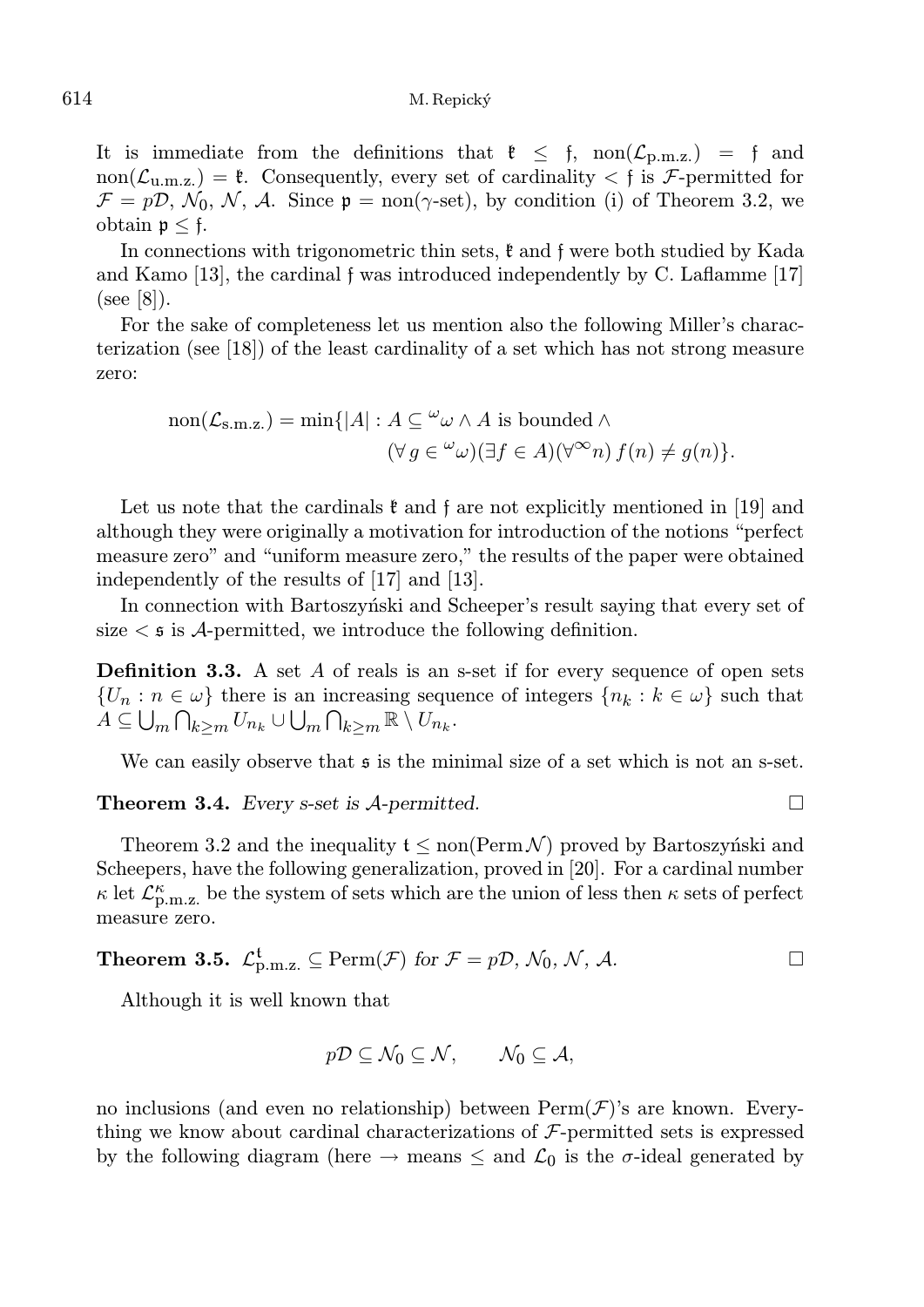closed sets of Lebesgue measure zero):



Notice that for every set  $A \in \mathcal{F}$ , the family  $\mathcal{F}_A = \{A \cup B : B \in \text{Perm}(\mathcal{F})\}$  is a directed subset of  $F$ . It follows that if the union of every countable directed subset of F belongs to F then  $\text{Perm}(\mathcal{F})$  is a  $\sigma$ -ideal. This reminds the following result of Bukovská in [5]: The union of every directed family of Dirichlet sets of size  $\lt$  p is a pseudo-Dirichlet set. On the other hand S. Kahane in [14] proved that  $p\mathcal{D}, \mathcal{N}_0$ , and  $\mathcal N$  are not closed on countable increasing unions. More exactly, for  $\alpha < \omega_1$  let  $\mathcal{F}^{\alpha \uparrow}$  denote the  $\alpha$ th iteration of the operation "the set of all increasing unions of  $\omega$ -sequences of sets." Then for every  $\alpha < \beta$  there exists an  $F_{\sigma \delta}$  set in  $\mathcal{D}^{\beta\uparrow}$  which is not in  $\mathcal{N}^{\alpha\uparrow}$ .

This shows that the reduction of the problem of  $\sigma$ -additivity of permittedness to directed sets does not lead to a trivial solution.

Bukovský in [8] considers arbitrary functions instead of sin function in the definition of trigonometric thin set (for the sake of completeness let us say that this research was started by Bukovská in  $[6]$ ). Instead of real line he considers torus  $\mathbb{T} = \mathbb{R}/\mathbb{Z}$ . The above results allow some generalizations. Let  $f : \mathbb{T} \to [0, \infty)$ be a continuous function,  $f(0) = 0$ , and  $f(x-y) \leq f(x) + f(y)$  for  $x, y \in \mathbb{T}$ . Then if in the definition of trigonometric thin sets the functions  $\sin n\pi x$  are replaced by  $f(nx)$ , then Theorem 3.2(iv) remains true for modified  $p\mathcal{D}, \mathcal{N}_0$ , and A. In the case of N an additional hypothesis on the continuity of f is needed:  $|f(x) - f(y)|$  $\psi(\delta)$  whenever  $|x-y| < \delta$  where  $\psi : (0,1) \to (0,\infty)$  is any nondecreasing function such that  $\lim_{x\to 0^+} \psi(x) = 0$  and  $\sum_{n=1}^{\infty} n^{-1} \psi(n^{-a}) < \infty$  for each  $a > 0$ .

## 4. Criteria of permittedness

Let us mention that each of the mentioned results about permitted sets uses one of the following criteria for a set  $A \subseteq \mathbb{R}$  to be *F*-permitted: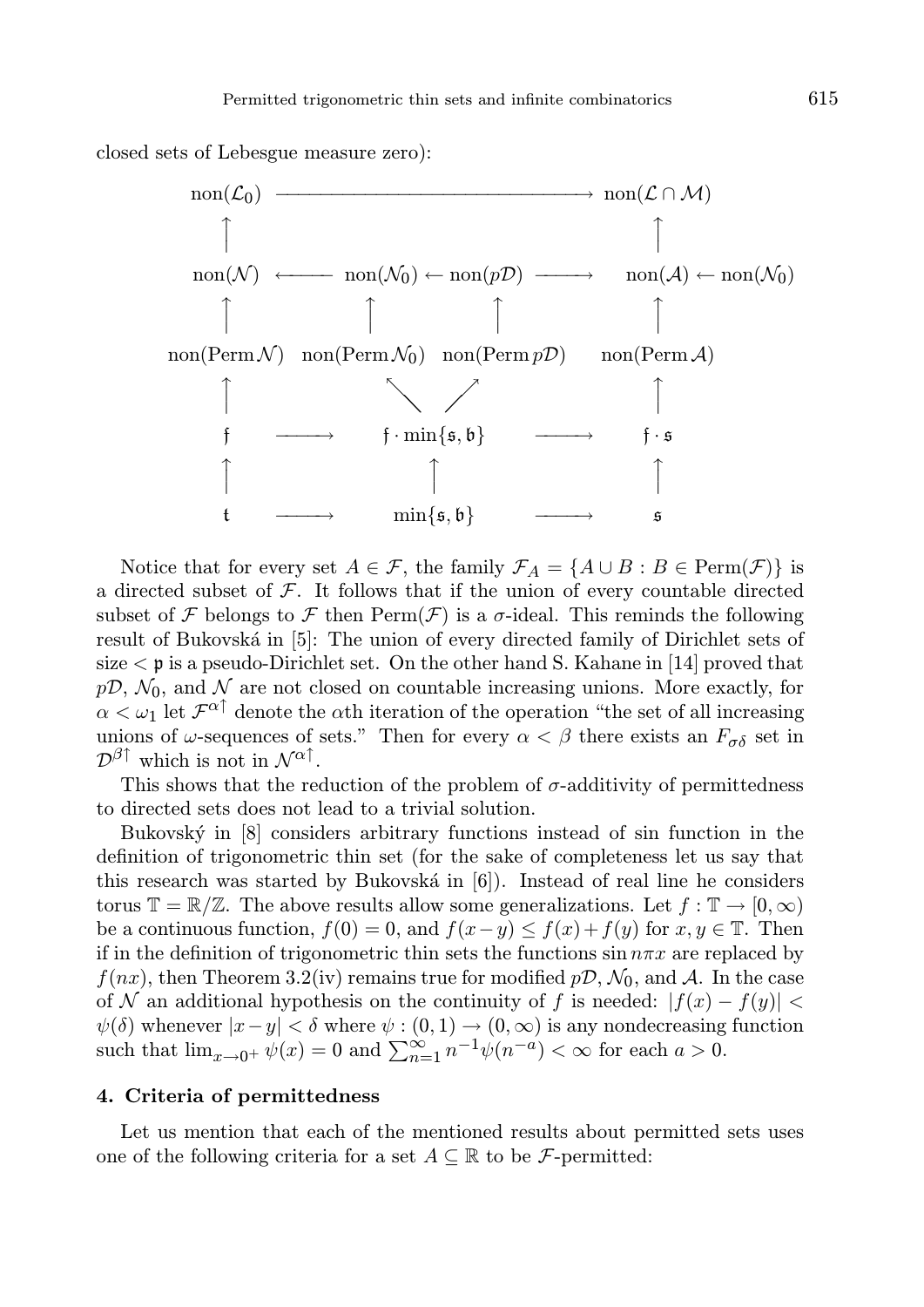The case  $\mathcal{F} = p\mathcal{D}$ .

- (1d) Every increasing sequence of integers  $\{m_l\}_{l=0}^{\infty}$  has a subsequence  ${m_{l_n}}_{n=0}^{\infty}$  such that both sequences  ${\sin m_{l_n}}_{\pi} x$ ,  ${\cos m_{l_n}}_{\pi} x$ ,  ${\cos m_{l_n}}_{\pi} x$ ,  ${\cos m_{l_n}}_{\pi} x$ converge quasinormally on A (not necessarily to 0).
- (2d) For every increasing sequence of integers  ${m_l}_{l=0}^{\infty}$  there are increasing sequences of integers  $l'_n$  <  $l_n \leq l'_{n+1}$ ,  $n \in \omega$ , such that  $\{\sin(m_{l_n}$  $m_{l'_n}$ ) $\pi x$ } $_{n=0}^{\infty}$  converges quasinormally to 0 on A.

## The case  $\mathcal{F} = \mathcal{A}$ .

- (1a) Every increasing sequence of integers  $\{m_l\}_{l=0}^{\infty}$  has a subsequence  ${m_{l_n}}_{n=0}^{\infty}$  such that both sequences  ${\sin m_{l_n}}_{\pi} \pi$   ${\cos m_{l_n}}_{\pi} \pi$  and  ${\cos m_{l_n}}_{\pi} \pi$   ${\cos m_{l_n}}$ converge pointwise on A (not necessarily to 0).
- (2a) For every increasing sequence of integers  ${m_l}_{l=0}^{\infty}$  there are increasing sequences of integers  $l'_n \, < l_n \leq l'_{n+1}, n \in \omega$ , such that  $\{\sin(m_{l_n}$  $m_{l'_n}$ ) $\pi x$ } $_{n=0}^{\infty}$  converges pointwise to 0 on A.

The case  $\mathcal{F} = \mathcal{N}_0$ .

(n<sub>0</sub>) For every increasing sequence of integers  ${m_l}_{l=0}^{\infty}$  there are increasing sequences of integers  $l'_n < l_n \leq l'_{n+1}$ ,  $n \in \omega$ , such that for all  $x \in A$ ,  $\sum_{n=0}^{\infty} |\sin(m_{l_n} - m_{l'_n})\pi x| < \infty.$ 

The case  $\mathcal{F} = \mathcal{N}$ .

- (1n) For every sequence of nonnegative reals  $a_n$  such that  $\sum_{n=0}^{\infty} a_n = \infty$  and for every increasing sequence of integers  ${n_k}_{k=0}^{\infty}$  such that  $n_{k+1} > g(n_k)$ where  $g(n) = \min\{m : \sum_{k=n}^{m} a_k/s_k \geq 1\}$  there exist integers  $0 < \lambda_n \leq s_n$ for each k and for each  $n_k \leq n \leq g(n_k)$  such that for every  $x \in A$ ,  $\sum_{k=0}^{\infty} \sum_{n=n_k}^{g(n_k)} (a_n/s_n) |\sin \lambda_n n \pi x| < \infty.$
- (2n) For every sequence of nonnegative reals  $a_n$  such that  $\sum_{n=0}^{\infty} a_n = \infty$  and for every increasing sequence of integers  ${n_k}_{k=0}^{\infty}$  such that  $n_{k+1} > g(n_k)$ where  $g(n) = \min\{m : \sum_{k=n}^{m} a_k / s_k \ge 1\}$  there exist integers  $0 < \lambda_n \le s_n$ for each k and for each  $n_k \leq n \leq g(n_k)$ , there exists an infinite set  $b \subseteq \omega$ such that for every  $x \in A$ ,  $\sum_{k \in b} \sum_{n=n_k}^{g(n_k)} (a_n/s_n) |\sin \lambda_n n \pi x| < \infty$ .
- (3n) For every sequence of nonnegative reals  $a_n$  such that  $\sum_{n=0}^{\infty} a_n = \infty$  there exists an infinite set  $b \subseteq \omega$  and there exist integers  $0 < \lambda_n \leq s_n, n \in b$  such that  $\sum_{n\in b} a_n/s_n = \infty$  and for every  $x \in A$ ,  $\sum_{n\in b} (a_n/s_n) |\sin \lambda_n n \pi x|$ ∞.
- (4n) For every series  $\sum_{n=0}^{\infty} a_n |\sin n\pi x|$  with  $\sum_{n=0}^{\infty} a_n = \infty$  there exist reals  $b_n \geq 0$  and natural numbers  $\lambda_n \to \infty$  (for n with  $b_n > 0$ ) such that  $|b_n|\sin\lambda_n\pi x|\leq a_n|\sin n\pi x|$  for all  $n, \sum_{n=0}^{\infty} b_n|\sin\lambda_n\pi x| < \infty$  for  $x\in A$ , and  $\sum_{n=0}^{\infty} b_n = \infty$ .

Arbault calls the sets satisfying condition  $(4n)$  N-permitted sets in the restricted sense and proves that the family of such sets is a  $\sigma$ -ideal.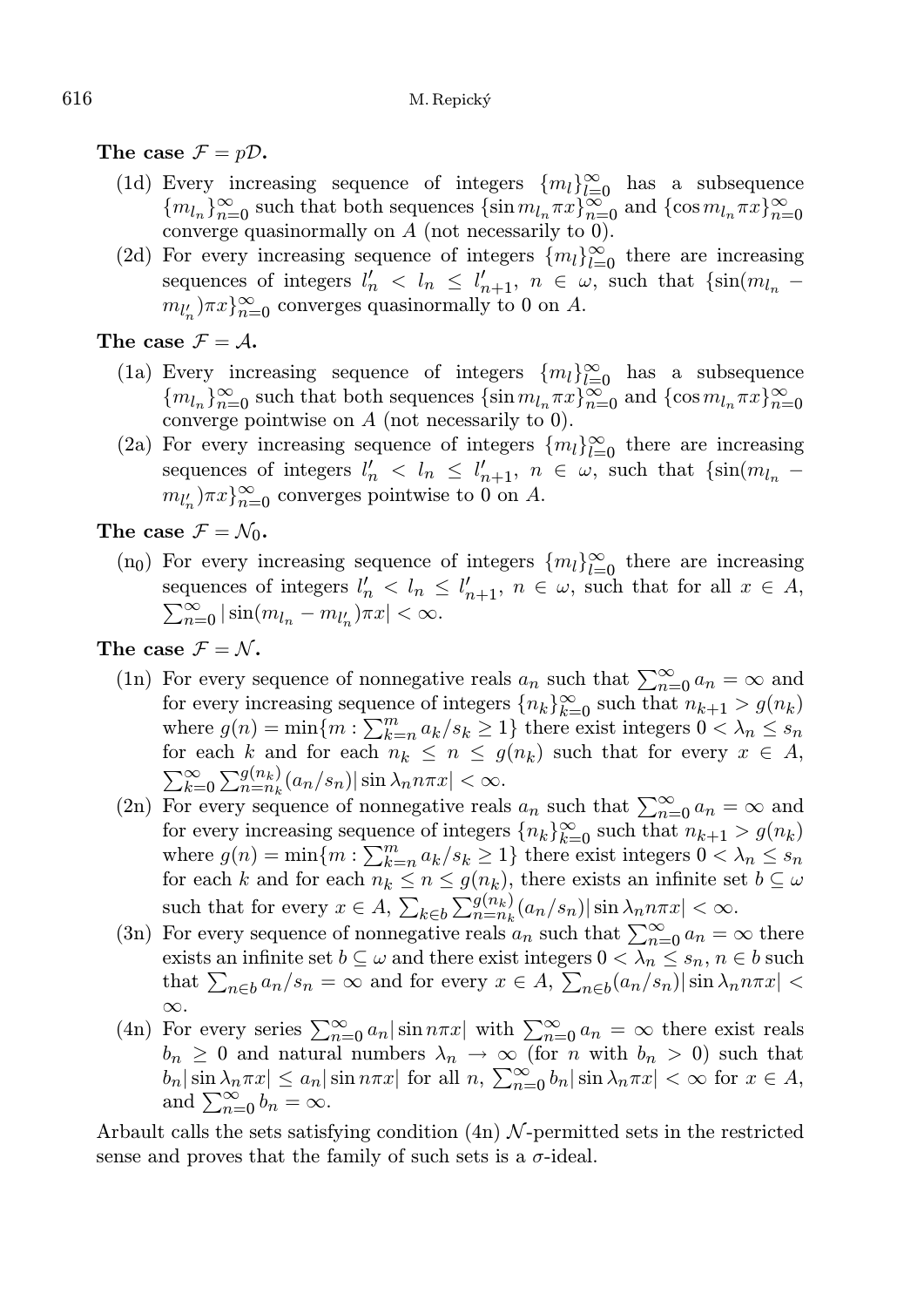The following implications hold true between these conditions:



Theorem 3.2(iv), Theorem 3.4, Theorem 3.5, and all mentioned cardinality results on permitted sets in fact say the following:

## Theorem 4.1.

- (i) Every set of size  $\langle \text{min}\{\mathfrak{s},\mathfrak{b}\}\rangle$  satisfies condition (1d) ([9, Corollary 12.3]). More generally, every s-set which is a wQN-set satisfies condition  $(2d)$  ([9, Theorem 12.2] and [19, Theorem 3.1]).
- (ii) Every set of size  $\leq$  s satisfies condition (1a) ([9, Theorem 12.2(2)]). More generally, every s-set satisfies condition (1a) ([19, Theorem 3.1]).
- (iii) Every set of perfect measure zero satisfies condition (2d) ([19, Theorem 2.2]).
- (iv) Every set of size  $\lt t$  satisfies condition  $(3n)$  ([3, Theorem 1(1)]).
- (v) Every set of perfect measure zero satisfies condition  $(1n)$  ([19, Theorem 2.1]).
- (vi) Every union of  $\lt t$  sets of perfect measure zero satisfies condition  $(2n)$  $([20, Proposition 2.4]).$
- (vii) Every union of  $\lt t$  sets of perfect measure zero satisfies condition (2d)  $(20, \text{Proposition 3.2})$ .

Notice that if A is such that for every increasing sequence  $\{m_l\}_{l=0}^{\infty}$  there is a subsequence  ${m_{l_n}}_{n=0}^{\infty}$  such that  $\sin m_{l_n}\pi x$  converges (either quasinormally, pointwise, or the series of these terms converges absolutely) on a set  $A$ , then  $A \subseteq \mathbb{Z}$  and so this condition is not a reasonable criterion.

## 5. Uncountable sets of perfect measure zero

By Theorem 3.2(i), every set of perfect measure zero has strong measure zero and hence it is not possible to construct an uncountable set of perfect measure zero in ZFC. But under Martin's Axiom, especially under the assumption  $p = c$ , there is a  $\gamma$ -set of size continuum and every  $\gamma$ -set is a set of perfect measure zero. We shall show that a slightly weaker assumption is enough to derive the existence of an uncountable set of perfect measure zero.

Our example is easier to formulate in the Cantor space  $\omega_2$  or in the homeomorphic space  $\mathcal{P}(\omega)$  with the topology inherited from  $\omega$ 2 via characteristic functions. Therefore we identify subsets of  $\omega$  with their characteristic functions and hence we adopt this notation: For  $x \subseteq \omega$  and  $n \in \omega$ ,  $[x \mid n] = \{y \subseteq \omega : x \cap n = y \cap n\}$  is a basic clopen set in  $\mathcal{P}(\omega)$ .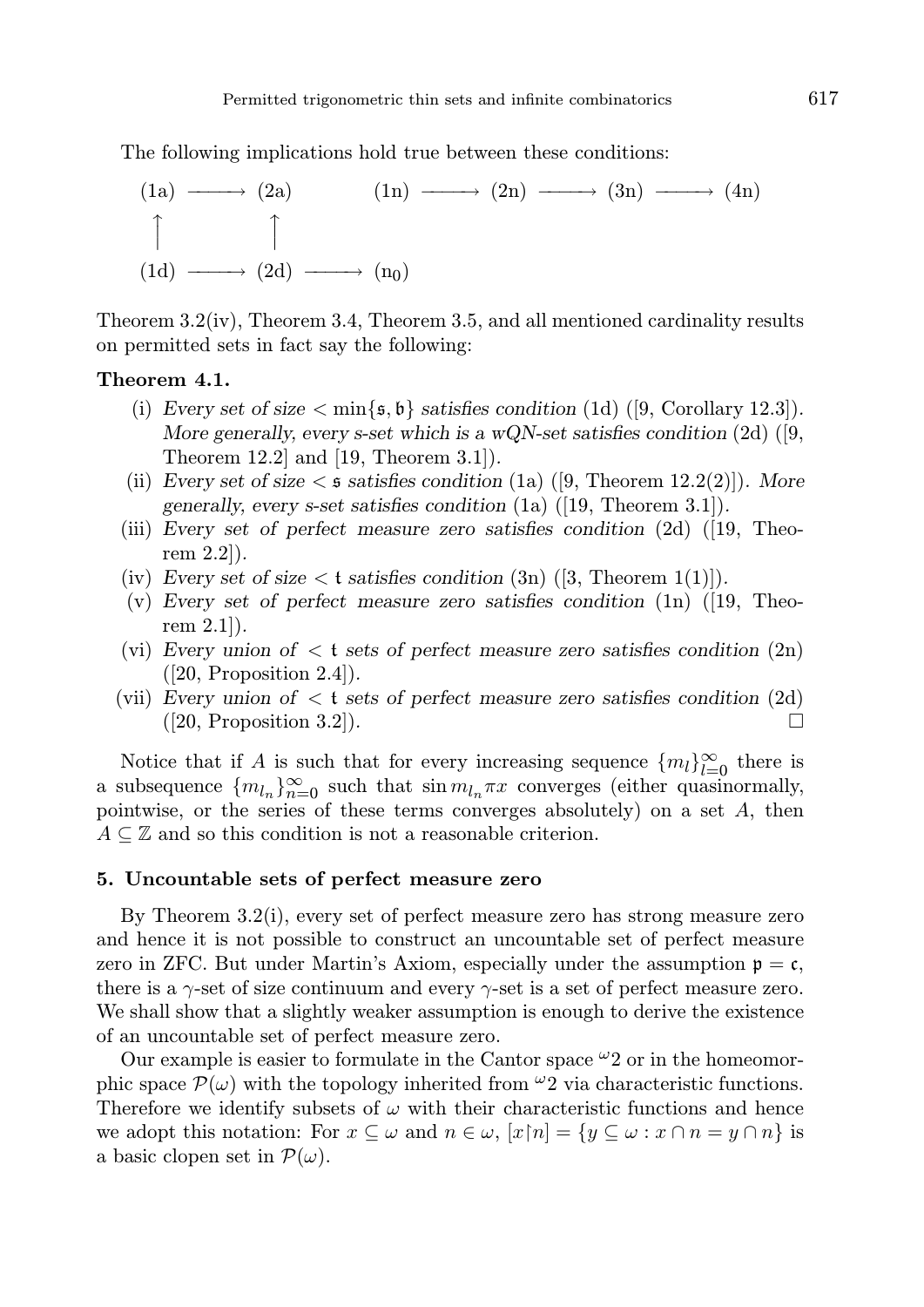So let us translate the definition of a set of perfect measure zero in this space. We apply the natural measure preserving reduction  $q : \mathcal{P}(\omega) \to [0, 1]$  defined by

(5.1) 
$$
g(x) = \sum_{k \in x} 2^{-k-1}.
$$

We say that a set  $A \subseteq \mathcal{P}(\omega)$  is a set of perfect measure zero if for every increasing function  $f : \omega \to \omega$  there exist sets  $S_n \in [\mathcal{P}(f(n))]^n$ ,  $n \in \omega$ , and an increasing sequence of integers  $\{n_k\}_{k=0}^{\infty}$  such that  $A \subseteq \bigcup_m \bigcap_{k \ge m} [S_{n_k}, f(n_k)]$ where  $[S, m]$  denotes the set  $\bigcup_{s \in S} [s \upharpoonright m]$ .

It is quite easy to see that  $A \subseteq \mathcal{P}(\omega)$  is a set of perfect measure zero if and only if  $q(A) \subseteq [0, 1]$  is a set of perfect measure zero.

**Theorem 5.1.** If  $t = \mathfrak{b}$ , then there exists a set of perfect measure zero of size  $\mathfrak{b}$ .

PROOF: For an infinite set  $x \subseteq \omega$  let  $e_x : \omega \to \omega$  be the increasing enumeration function of the set x, i.e.,  $\text{rng } e_x = x$ . The proof of the theorem is given by the following lemma which is based on the same ideas as the proof of Theorem 5.1 in [12].

**Lemma 5.2.** The family of infinite sets  $A = \{x_\alpha : \alpha < \mathfrak{b}\}\)$  is a set of perfect measure zero whenever this family satisfies the next two conditions:

- (i)  $\alpha < \beta < \mathfrak{b}$  implies  $x_{\beta} \subseteq^* x_{\alpha}$ , and
- (ii)  $\{e_{x_\alpha} : \alpha < \mathfrak{b}\}\$ is an unbounded family of functions.

PROOF: Let  $f: \omega \to \omega$  be an arbitrary increasing function. We show that there are an increasing sequence of integers  ${n_k}_{k=0}^{\infty}$  and  $S_{n_k} \in [\mathcal{P}(f(n_k))]^{n_k}$  such that  $A \subseteq \bigcup_m \bigcap_{k \geq m} [S_{n_k}, f(n_k)].$ 

Let us define by induction  $m_0 = 0$ ,  $m_{n+1} = f(2^{m_n+1})$ . Due to condition (ii) there exists  $\alpha < \mathfrak{b}$  such that  $[m_n, m_{n+1}) \cap x_\alpha = \emptyset$  for infinitely many  $n \in \omega$ . Let  ${i_j}_{j=0}^{\infty}$  be the increasing enumeration of all n with  $[m_n, m_{n+1}) \cap x_{\alpha} = \emptyset$ . Due to condition (i), for every  $\beta \geq \alpha$  for all but finitely many  $j \in \omega, [m_{i_j}, m_{i_j+1}) \cap x_\beta = \emptyset$ and therefore

$$
\{x_{\beta} : \beta \ge \alpha\} \subseteq \bigcup_{m} \bigcap_{j>m} [\mathcal{P}(m_{i_j}), f(2^{m_{i_j}+1})].
$$

Since  $\alpha < t$ , the set  $\{x_\beta : \beta < \alpha\}$  is a set of perfect measure zero. Therefore there exist  $S'_{j} \in [P(f(2^{m_{i_j}+1}))]^j$  for  $j \in \omega$  and an infinite set  $a \subseteq \omega$  such that

$$
\{x_{\beta} : \beta < \alpha\} \subseteq \bigcup_{m} \bigcap_{j \in a \setminus m} [S'_j, f(2^{m_{i_j}+1})].
$$

Let us set  $S_{2^{m_{i_j}+1}} = S'_j \cup \mathcal{P}(m_{i_j})$ . Then  $|S_{2^{m_{i_j}+1}}| \leq j+2^{m_{i_j}} \leq 2^{m_{i_j}+1}$ . Let  ${n_k}_{k=0}^{\infty}$  be the increasing enumeration of the set  $\{2^{m_{i_j}+1} : j \in a\}$ . Then  $n_k$ and  $S_{n_k}$  are as promised and so A is a set of perfect measure zero.  $\Box$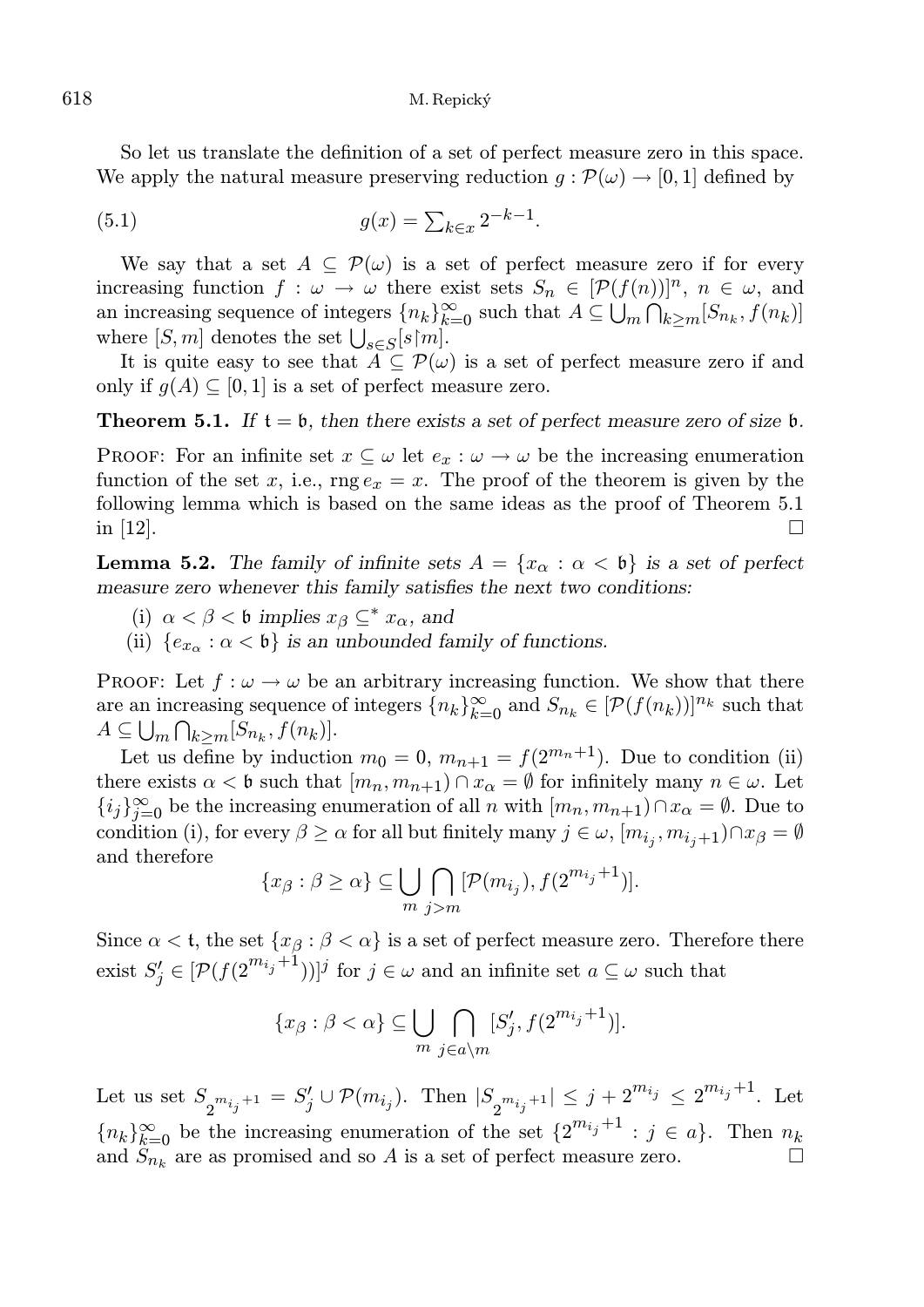Notice that the set  $A \cup [\omega]^{<\omega}$  for the set A from the above proof is a wQN-set which is b-concentrated on the countable set  $[\omega]^{<\omega}$  (see [10], Theorem 7.1(ii)).

It is said that a set of reals  $A \subseteq \mathbb{R}$  is strongly meager if for every set G of Lebesgue measure zero  $A + G \neq \mathbb{R}$ . Again the function  $q : \mathcal{P}(\omega) \to [0, 1]$  defined by (5.1) enables to equivalently define this notion in the space  $\mathcal{P}(\omega)$  with the group operation  $a \oplus b = (a - b) \cup (b - a)$ . T. Bartoszyński and I. Recław [2] under the assumption  $p = c$  have constructed a  $\gamma$ -set in  $\omega_2$  of size c which is not strongly meager. A similar construction works also for sets of perfect measure zero under a somewhat weaker assumption.

**Theorem 5.3.** If  $t = c$  then there exists a set of size c of perfect measure zero which is not strongly meager.

PROOF: Let  $p_n$ ,  $n < \omega$  be an increasing sequence of integers such that  $p_{n+1}-p_n \ge$ n for all n. First let us show that there exists a set  $\{x_\alpha : \alpha < \mathfrak{c}\}\$  of infinite subsets of  $\omega$  such that

- (i)  $\alpha < \beta < \mathfrak{c}$  implies  $x_{\beta} \subseteq^* x_{\alpha};$
- (ii)  ${e_x \dots a < \mathfrak{c}}$  is an unbounded family of functions;
- (iii) for every  $\alpha < \mathfrak{c}$  the set  $x'_{\alpha} = \{n : [p_n, p_{n+1}) \subseteq x_{\alpha}\}\)$  is infinite;
- (iv)  $(\forall z \in \mathcal{P}(\omega))(\exists \alpha < \mathfrak{c})(\exists^{\infty} n) [p_n, p_{n+1}) \cap x_{\alpha} = [p_n, p_{n+1}) \cap z.$

Let  ${f_\alpha : \alpha < c}$  be a dominating family in  $\omega$  consisting of strictly increasing functions and let  $\{z_\alpha : \alpha < \mathfrak{c}\}\)$  be an enumeration of  $\mathcal{P}(\omega)$ . We construct the sets  $x_{\alpha}$  by induction on  $\alpha < \mathfrak{c}$  so that conditions (i)–(iii) and the following condition (iv′ ) are satisfied:

$$
(iv')\ (\forall \alpha < c)(\exists^{\infty} n) [p_n, p_{n+1}) \cap x_{\alpha} = [p_n, p_{n+1}) \cap z_{\alpha}.
$$

Let us assume that  $\{x_\beta : \beta < \alpha\}$  have been constructed. By conditions (i) and (iii) the set  $\{x'_\beta:\beta<\alpha\}$  is a decreasing chain with respect to  $\subseteq^*$  and since  $\alpha<\mathfrak{t}$  there exists  $y'_\alpha \in [\omega]^\omega$  such that  $y'_\alpha \subseteq x'_\beta$  for all  $\beta < \alpha$ . Let  $y_\alpha = \bigcup_{n \in y'_\alpha} [p_n, p_{n+1}).$ Let us choose  $y'_{\alpha}$  in such a way that  $e_{y_{\alpha}} \nleq f_{\alpha}$ , i.e.,  $e_{y_{\alpha}}(n) \geq f_{\alpha}(n)$  for infinitely many *n*. Now let  $a_0 \cup a_1 = y'_\alpha$  be a partition of y' into two infinite sets. We set  $x_{\alpha} = (\bigcup_{n \in a_0} [p_n, p_{n+1})) \cup (\bigcup_{n \in a_1} [p_n, p_{n+1}) \cap z_{\alpha}).$  Then  $x_{\alpha} \subseteq y_{\alpha}$  and conditions  $(i)$ – $(iv)$  are fulfilled.

Since the set  $A = \{x_\alpha : \alpha < \mathfrak{c}\}\$  satisfies assumptions of Lemma 5.2, the set A is a set of perfect measure zero.

Let  $G = \bigcap_m \bigcup_{n>m} U_n$  where  $U_n = \{x \in \mathcal{P}(\omega) : x \cap [p_n, p_{n+1}) = \emptyset\}$ . Then  $\mu(G) = 0$  because  $\mu(U_n) \leq 2^{-n}$ . We show that  $A \oplus G = \mathcal{P}(\omega)$  and hence the set A is not strongly meager. Let  $\alpha < \mathfrak{c}$  be arbitrary. By (iv) for infinitely many n,  $(x_\alpha \oplus z_\alpha) \cap [p_n, p_{n+1}) = \emptyset$ . Therefore  $x_\alpha \oplus z_\alpha \in G$  and so  $z_\alpha \in A \oplus G$ .

#### 6. s-sets

Theorem 6.1. The family of s-sets is an  $\mathfrak h$ -complete ideal.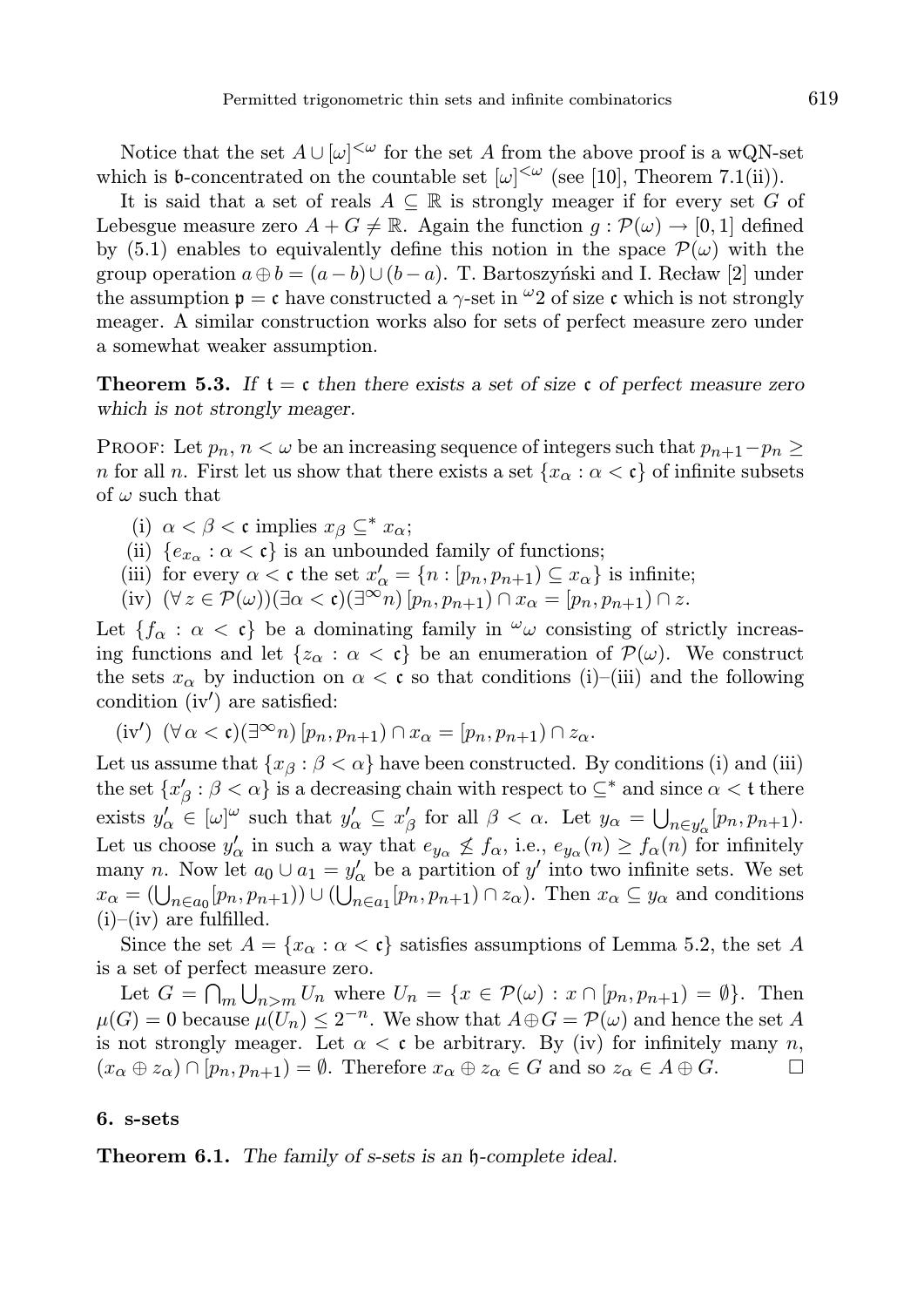PROOF: Let  $\langle A_{\xi} : \xi < \kappa \rangle$ , be a sequence of s-sets where  $\kappa < \mathfrak{h}$ . Let  $\{U_n\}_{n=0}^{\infty}$  be a sequence of open sets. The family  $\mathcal{X}_{\xi} = \{a \in [\omega]^{\omega} : A_{\xi} \subseteq \bigcup_{m} \bigcap_{k \in \alpha \setminus m} U_k \cup$  $\bigcup_m \bigcap_{k \in a\setminus m} \mathbb{R} \setminus U_k$  for  $\xi < \kappa$  is an open subset of  $[\omega]^\omega$  and therefore there is a set  $a \in \bigcap_{\xi < \kappa} \mathcal{X}_\xi$  which witnesses that the union  $\bigcup_{\xi < \kappa} A_\xi$  is an s-set.

## Theorem 6.2.

- (i) If a set  $A \subseteq \mathbb{R}$  is an s-set then for every sequence of continuous functions  $f_n: A \to [0,1]$  there exists an increasing sequence of integers  $\{n_k\}_{k=0}^{\infty}$  such that the sequence of functions  $\{f_{n_k}\}_{k=0}^{\infty}$  converges pointwise.
- (ii) If  $|A| < b$ , then A is an s-set if and only if for every sequence of continuous functions  $f_n: A \to [0,1]$  there exists an increasing sequence of integers  ${n_k}_{k=0}^{\infty}$  such that the sequence of functions  ${f_{n_k}}_{k=0}^{\infty}$  converges pointwise.

**PROOF:** (i) Let A be an s-set and let  $f_n : A \to [0, 1]$  be continuous for  $n \in \omega$ . Let  ${q_n : n \in \omega}$  be an enumeration of rationals. The sets  $U_{n,k} = {x \in A : f_k(x)$  $q_n$  are relatively open and since A is an s-set we can find a decreasing sequence of sets  $a_n \subseteq \omega$  such that  $A \subseteq \bigcup_m \bigcap_{k \in a_n \setminus m} U_{n,k} \cup \bigcup_m \bigcap_{k \in a_n \setminus m} A \setminus U_{n,k}$ . For any infinite pseudo-intersection a of  $a_n$ ,  $n \in \omega$ , the sequence of functions  $\{f_n\}_{n \in \alpha}$ converges pointwise.

(ii) Conversely, let a sequence of open sets  $U_n$ ,  $n \in \omega$ , be given. Since  $|A| < \mathfrak{b}$ , there exists a sequence of positive reals  $\{\varepsilon_n\}_{n=0}^{\infty}$  such that for every  $x \in A$  for all but finitely many  $n \in \omega$ , either dist $(x, \mathbb{R} \setminus U_n) > \varepsilon_n$  or  $x \in \mathbb{R} \setminus U_n$ . For every  $n \in \omega$  there is a continuous function  $g_n : \mathbb{R} \to [0,1]$  such that  $g_n(x) = 1$ whenever  $dist(x, \mathbb{R} \setminus U_n) \leq \varepsilon_n/2$ , and  $g_n(x) > 0$  if and only if  $dist(x, \mathbb{R} \setminus U_n) < \varepsilon_n$ . Now let us assume that  $\{g_{n_k}\}_{k=0}^{\infty}$  converges pointwise on a set  $A \subseteq \mathbb{R}$ . Then if  $\lim_{k\to\infty} g_{n_k}(x) = 0$ , then for all but finitely many  $k \in \omega$ ,  $dist(x, \mathbb{R} \setminus U_{n_k}) > \varepsilon_{n_k}/2$ and hence  $x \in U_{n_k}$  for all but finitely many k. If  $\lim_{k \to \infty} g_{n_k}(x) > 0$ , then for all but finitely many  $k \in \omega$ ,  $dist(x, \mathbb{R} \setminus U_{n_k}) < \varepsilon_{n_k}$ . Hence by the choice of the sequence  $\{\varepsilon_n\}_{n=0}^{\infty}$ ,  $x \in \mathbb{R} \setminus U_{n_k}$  for all but finitely many k. Therefore  $A\subseteq\bigcup_m\bigcap_{k>m}U_{n_k}\cup\bigcup_m\bigcap_{k>m}\mathbb{R}\setminus U_{n_k}$ .

The following notion estimates A-permitted sets better than s-sets do.

**Definition 6.3.** A set  $A \subseteq \mathbb{R}$  is an s'-set if for every sequence of disjoint couples of open sets  $\langle U_n, V_n : n \in \omega \rangle$  for which there exists a countable set S such that  $\mathbb{R} \setminus S \subseteq U_n \cup V_n$  for all n, there exists an increasing sequence of integers  $\{n_k\}_{k=0}^{\infty}$ such that  $A \setminus S \subseteq \bigcup_m \bigcap_{k>m} U_{n_k} \cup \bigcup_m \bigcap_{k>m} V_{n_k}$ .

## Theorem 6.4.

- (i) Every s-set is an  $s'$ -set.
- (ii) Every  $s'$ -set is  $A$ -permitted.

PROOF: (i) Assume that  $U_n$ ,  $V_n$ , S are as in the definition of s'-set and let A be an s-set. Then there exists a sequence  ${n_k}_{k=0}^{\infty}$  such that  $A \subseteq \bigcup_m \bigcap_{k>m} U_{n_k} \cup$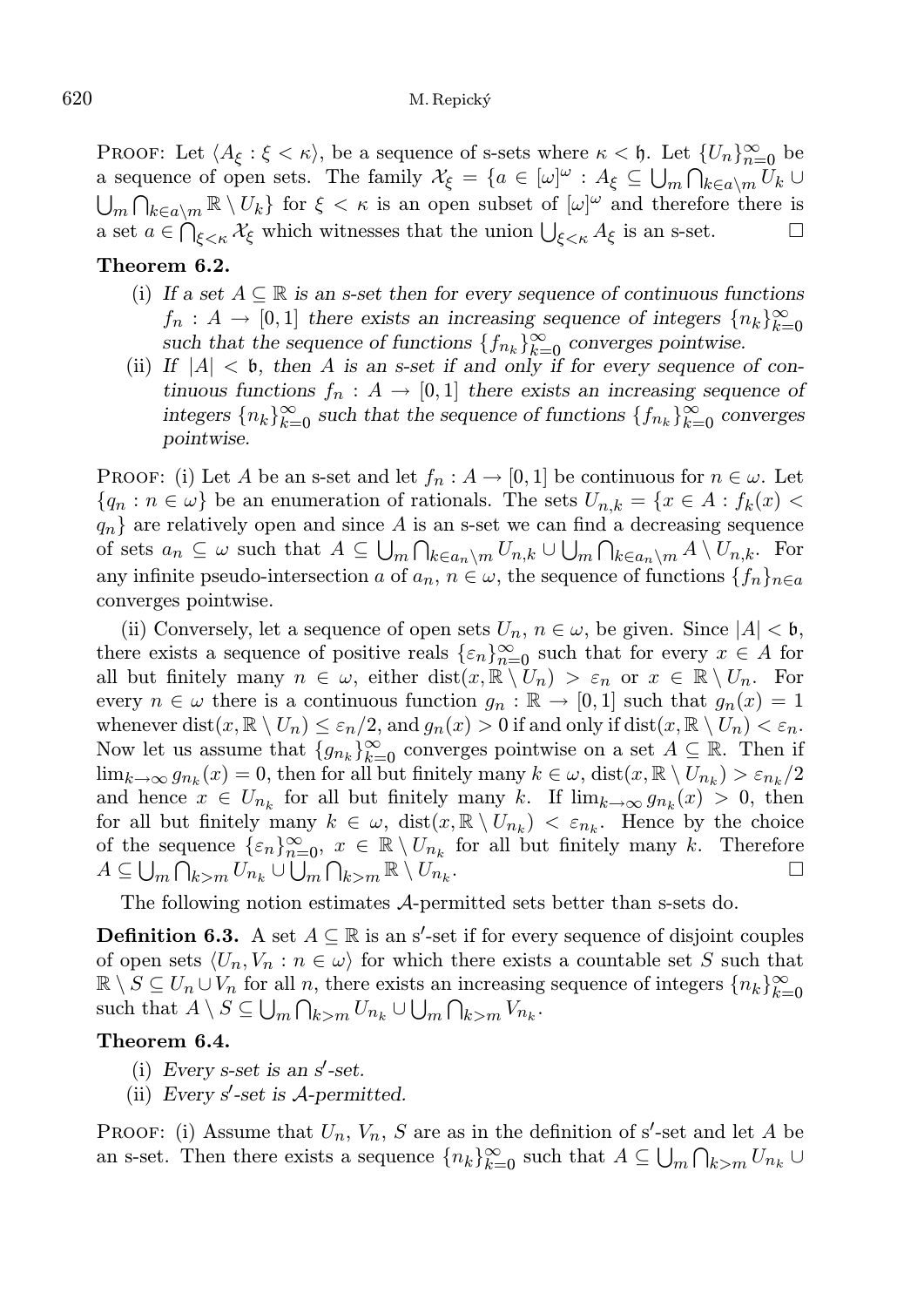$\bigcup_m \bigcap_{k>m} \mathbb{R} \setminus U_{n_k}$ . But clearly,  $\bigcup_m \bigcap_{k>m} \mathbb{R} \setminus U_{n_k} \subseteq \bigcup_m \bigcap_{k>m} (V_{n_k} \cup S) =$  $S \cup \bigcup_m \bigcap_{k>m} V_{n_k}.$ 

(ii) We proceed exactly like in [19] in the case of s-sets.

Let E be an A-set and let  $\{\sin m_k \pi x\}_{k=0}^{\infty}$  converge on E. Let  $\{q_n : n \in \omega\}$  be an enumeration of Q. The set  $S = \{x \in \mathbb{R} : (\exists n) \sin n\pi x \in \mathbb{Q} \vee \cos n\pi x \in \mathbb{Q}\}\)$  is countable and the couples of disjoint open sets

$$
U_k = \{x : \cos k\pi x > 0\}, \qquad V_k = \{x : \cos k\pi x < 0\}
$$
  

$$
U_{n,k} = \{x : \sin k\pi x > q_n\}, \qquad V_{n,k} = \{x : \sin k\pi x < q_n\}
$$

be such that  $\mathbb{R} \setminus S \subseteq U_i \cup V_i$  for all  $i \in \omega \cup (\omega \times \omega)$ . Since A is an s'-set we can construct a sequence of infinite sets  $a_n \subseteq \omega$  as follows:

(1)  $a_{n+1} \subseteq a_n \subseteq \{m_k : k \in \omega\},\$ (2)  $A \setminus S \subseteq \bigcup_m \bigcap_{k \in a_0 \setminus m} U_k \cup \bigcup_m \bigcap_{k \in a_0 \setminus m} V_k$ , and (3)  $A \setminus S \subseteq \bigcup_m \bigcap_{k \in a_{n+1} \setminus m} U_{n,k} \cup \bigcup_m \bigcap_{k \in a_{n+1} \setminus m} V_{n,k}.$ 

Let  $a \in [\omega]^\omega$  be an infinite pseudo-intersection of the system  $\{a_n : n \in \omega\}$  and let  ${n_k}_{k=0}^{\infty}$  be the strictly increasing enumeration of a. We can find a so that the sequence  ${n_{k+1} - n_k}_{k=0}^{\infty}$  is strictly increasing. This sequence witnesses that the set  $E \cup (A \setminus S)$  is an A-set. But as S is countable and hence A-permitted it follows that also the set  $E \cup A$  is an A-set. Therefore A is A-permitted.  $\square$ 

## 7. Uncountable small sets

A set  $p \subseteq \langle \omega_2 \rangle$  is a perfect tree if (1)  $\emptyset \in p$ , (2)  $(\forall s \in p)(\forall n) s \nvert n \in p$ , and (3)  $(\forall s \in p)(\exists t \in p)(s \subseteq t \land t^\frown 0 \in p \land t^\frown 1 \in p).$ 

Let P be the set of all perfect trees in  $\frac{1}{2}$  ordered by  $p \leq q$  if and only if  $p \subseteq q$ . Perfect trees  $p, q \in P$  are incompatible if there is no  $r \in P$  such that  $r \leq p$ and  $r \leq q$ . For  $n \in \omega$  and  $p \in P$  we define  $p \leq_n q$  if  $p \leq q$  and  $p \cap {^n}2 = q \cap {^n}2$ . A set  $D \subseteq P$  is said to be  $\omega$ -dense if for every tree  $p \in P$  and every  $n \in \omega$  there is  $q \in D$  such that  $q \leq_n p$ .

Let us start with the following observations:

## Fact 7.1.

- (i) There is no perfect set of perfect measure zero.
- (ii) There is no perfect  $s'$ -set.

Proof: (i) Every set of perfect measure zero has strong measure zero and it is a well known fact that there is no perfect set of strong measure zero.

(ii) Let us work in the space  $\omega_2$ . Let  $p \subseteq \langle \omega_2 \rangle$  be a perfect tree and let  $\pi : \langle \omega_2 \rangle \to p$  be the natural embedding which is defined by induction on |s| for  $s \in \langle \omega_2 \rangle$  as follows:  $\pi(\emptyset) = \emptyset$ ,  $\pi(s \cap i) = t_s \cap i$ , where  $t_s$  is the first splitting node above  $\pi(s)$  in p. Now let  $U_n = \bigcup \{ [\pi(s)] : s(n) = 1 \land s \in {}^{n+1}2 \}$ . Then there is no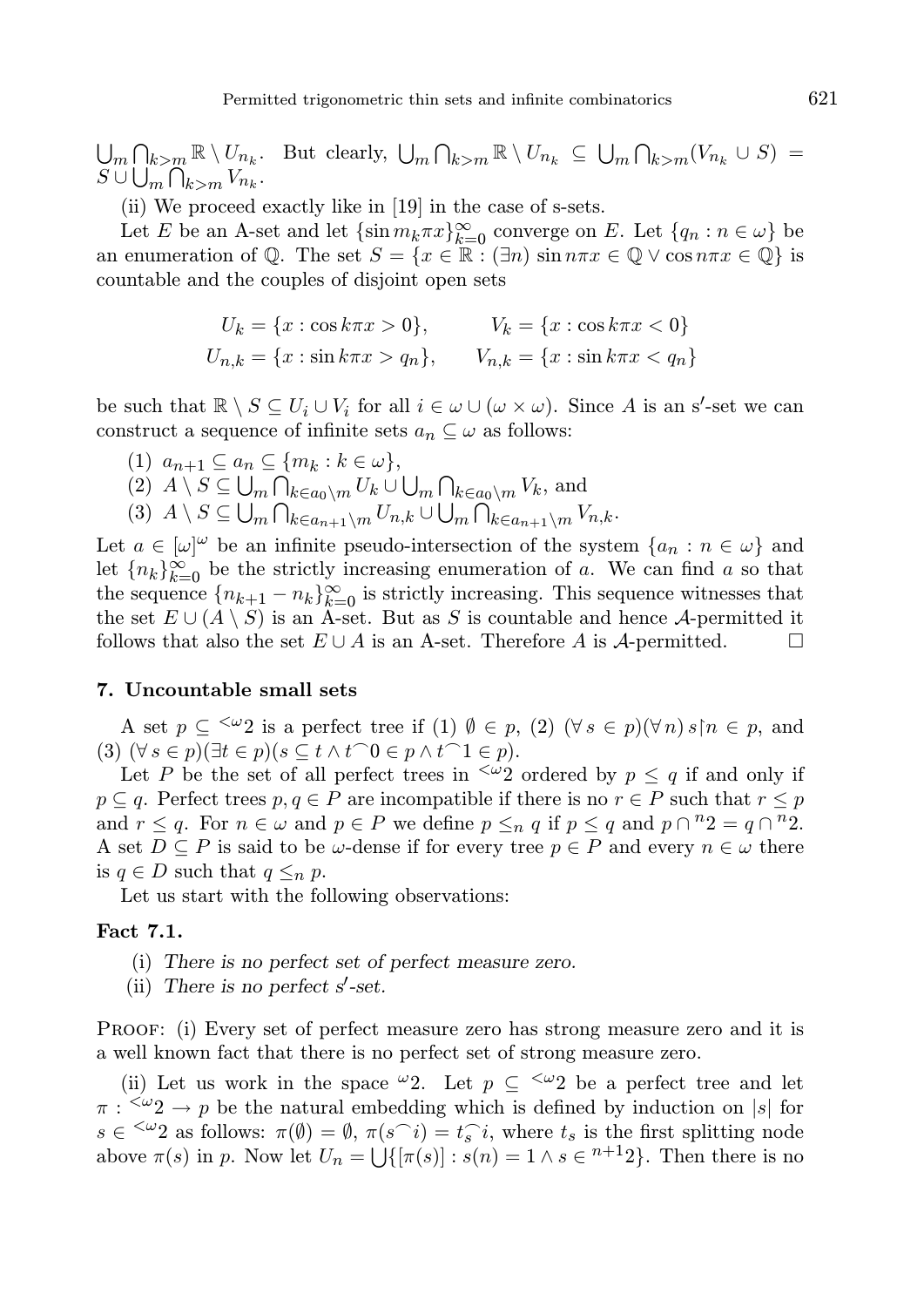sequence  ${n_k}_{k=0}^{\infty}$  such that  $[p] \subseteq \bigcup_m \bigcap_{k>m} U_n \cup \bigcup_m \bigcap_{k>m} (\omega_2 \setminus U_n)$ , and hence  $[p]$  is not an s'-set.  $-set.$ 

Let us recall that an Aronszajn tree T is an  $\omega_1$ -tree with no  $\omega_1$ -branches whose all levels  $T_{\alpha}$ ,  $\alpha < \omega_1$ , are countable. We denote  $T_{<\alpha} = \bigcup_{\beta<\alpha} T_{\beta}$ .

**Lemma 7.2.** Let  $\langle D_{\alpha} : \alpha < \omega_1 \rangle$  be a sequence of open  $\omega$ -dense subsets of P. There is an Aronszajn tree  $T \subseteq P$  such that  $T_\alpha \subseteq D_\alpha$  for all  $\alpha < \omega_1$ . Moreover, for any two incompatible perfect trees  $p, q \in T$ ,  $[p] \cap [q] = \emptyset$ .

PROOF: We use a modification of a fairly known construction of an Aronszajn tree. We construct levels  $T_{\alpha}$  of the tree T by induction on  $\alpha < \omega_1$  so that

- (i)  $T_{\alpha}$  is countable, and
- (ii)  $(\forall q \in T_{\leq \alpha})(\forall n)(\exists p \in T_{\alpha}) q \leq_n p$ .

Let  $p_0 \in D_0$  be arbitrary and we let  $T_0 = \{p_0\}$ . Let us assume that  $T_{\leq \alpha}$  has been constructed and we construct  $T_{\alpha}$ .

Case 1.  $\alpha$  is a successor ordinal,  $\alpha = \beta + 1$ . For every  $p \in T_{\beta}$  let us fix a sequence of perfect trees  $q_n^p \leq_n p, n \in \omega$ , such that the perfect sets  $[q_n^p], n \in \omega$ , are pairwise disjoint. Since  $D_{\alpha}$  is  $\omega$ -closed we can find them in  $D_{\alpha}$ . We then set  $T_{\alpha} = \{q_n^p : p \in T_{\beta} \wedge n \in \omega \}.$ 

Case 2.  $\alpha$  is a limit ordinal. For every  $p \in T_{\leq \alpha}$  and  $n \in \omega$  let us fix an increasing sequence of ordinals  $\{\alpha_m\}_{m\in\omega}$ , such that  $\lim_{m\to\infty} \alpha_m = \alpha$  and using the induction hypothesis find a sequence of perfect trees  $q_m \in T_{\alpha_m}$  and an increasing sequence of integers  ${k_m}_{m=0}^{\infty}$  such that  $k_m \geq n$ ,  $q_{m+1} \leq_{k_m}^{\infty} q_m$ and for all  $s \in q_{m+1} \cap {}^{k_m}2$  there are two incompatible extensions  $s_0, s_1$  of s in  $q_{m+1} \cap {}^{k_{m+1}}2$ . Then  $r_n^p = \bigcap_{m \in \omega} q_m$  is a perfect tree and  $r_n^p \leq_n p$ . Since the set  $\{r_n^p : p \in T_{\leq \alpha} \wedge n \in \omega\}$  is countable we can refine this system of perfect trees by a system  $\{q_n^p : p \in T_{\leq \alpha} \land n \in \omega\}$  so that  $q_n^p \leq_n r_n^p$ ,  $q_n^p \in D_\alpha$  and the perfect sets  $[q_n^p]$ ,  $(p, n) \in T_{\leq \alpha} \times \omega$ , are pairwise disjoint. We let  $T_{\alpha} = \{q_n^p : p \in T_{\leq \alpha} \wedge n \in \omega\}$ .

Since there is no decreasing chain of closed sets of length  $\omega_1$ , T has no  $\omega_1$ branch.

The Aronszajn tree T constructed in the previous proof has every level countable infinite and there exists a natural enumeration  $\{p_{\alpha} : \alpha < \omega_1\}$  of elements of T so that  $T_{\alpha} = \{p_{\omega \alpha+n} : n \in \omega\}$ . The above lemma can be easily generalized so that we can require  $p_{\alpha} \in D_{\alpha}$  for  $\alpha < \omega_1$ .

We say that an ideal  $\mathcal I$  on  $\omega_2$  is tall if it contains all singletons and  $(\forall p \in P)$  $(\exists q \leq p) [q] \in \mathcal{I}$ . If  $\mathcal I$  is a tall ideal on  $\omega$  then for every  $p \in P$  there exists  $q \leq_n p$ such that  $[q] \in \mathcal{I}$ , i.e., the family of perfect trees  $D_{\mathcal{I}} = \{p \in P : [p] \in \mathcal{I}\}\$ is  $\omega$ -dense in P (for  $s \in p \cap {}^n2$  let  $q_s \leq p_s$  be such that  $[q_s] \in \mathcal{I}$  and let  $q = \bigcup_{s \in p \cap {}^n2} q_s$ ).

We do not know to whom to attribute the following theorem although we think that it should be well known.

$$
\Box
$$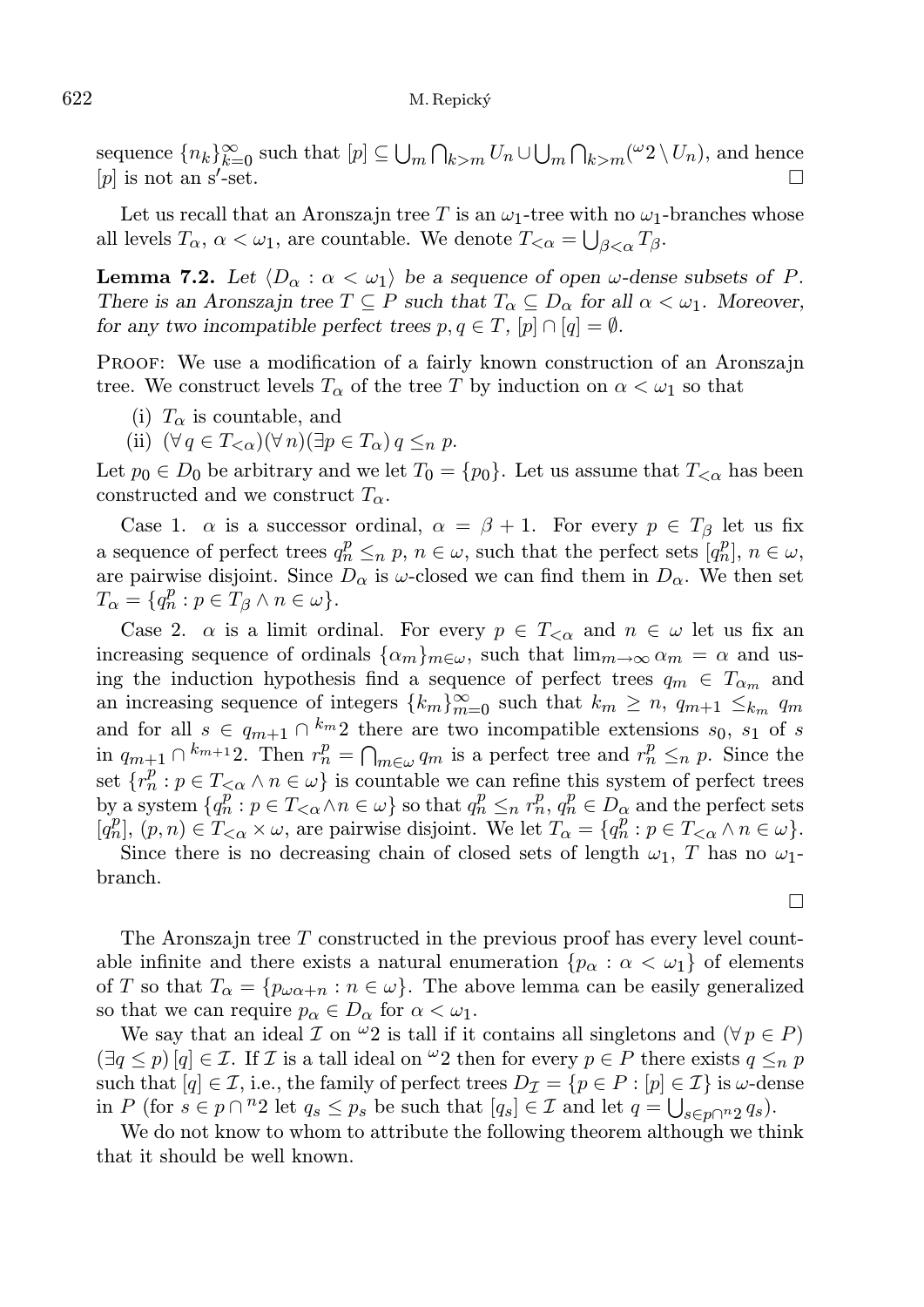**Theorem 7.3.** The intersection of a sequence of  $\omega_1$  many tall  $\sigma$ -ideals on  $\omega_2$ contains an uncountable set.

PROOF: Let  $\langle \mathcal{I}_{\alpha} : \alpha < \omega_1 \rangle$  be any sequence of tall  $\sigma$ -ideals on  $\omega_2$ . Let  $T \subseteq P$ be an Aronszajn tree such that  $T_{\alpha} \subseteq D_{\mathcal{I}_{\alpha}}$  for all  $\alpha < \omega_1$  and  $[p] \cap [q] = \emptyset$  for incompatible  $p, q \in T$ . Let A be any selector of the family  $\{[p] : p \in T\}$ .

Let  $\alpha < \omega_1$  be arbitrary. Clearly, the set  $B_{\alpha} = \bigcup_{p \in T_{\alpha}} [p]$  belongs to  $\mathcal{I}_{\alpha}$  since it is a  $\sigma$ -ideal, and  $A \setminus B_\alpha$  is countable and hence also in  $\mathcal{I}_\alpha$ . Therefore A belongs to  $\mathcal{I}_{\alpha}$  for all  $\alpha < \omega_1$  and A is clearly uncountable.

If  $t = \mathfrak{b}$  then there exists a set of perfect measure zero of size  $\mathfrak{b}$  (Theorem 5.1). Under the assumption  $\mathfrak{b} = \omega_1$  we can obtain an uncountable set of perfect measure zero by another construction (Theorem 7.5). We need the following two characterizations.

**Lemma 7.4.** Let  $q : \omega \to \omega$  be monotone unbounded and let  $q(n) \leq n$  for all n. Let  $A \subset \omega_2$ .

- (i) A is a set of uniform measure zero if and only if the following condition holds:
- (7.1) For every increasing  $f : \omega \to \omega$  there are  $S_n \in [f^{(n)}2]^{\leq g(n)}$  such that  $A \subseteq \bigcup_m \bigcap_{n>m} \bigcup_{s \in S_n} [s].$ 
	- (ii) A is a set of perfect measure zero if and only if the following condition holds:
- (7.2) For every increasing  $f : \omega \to \omega$  and every set  $a \in [\omega]^\omega$  there are  $b \in [a]^\omega$ and  $S_n \in [f^{(n)}2]^{\leq g(n)}$  such that  $A \subseteq \bigcup_m \bigcap_{n \in b \setminus m} \bigcup_{s \in S_n} [s]$ .

PROOF: We prove the case (ii) only. The proof of the case (i) can be easily reduced from the proof of (ii).

Obviously, (7.2) is stronger than the definition of "A is a set of perfect measure zero." So let us assume that  $A \subseteq \omega_2$  is a set of perfect measure zero and we prove (7.2). Let  $f : \omega \to \omega$  be increasing and let  $\{m_k : k \in \omega\}$  be the increasing enumeration of a set  $a \in [\omega]^\omega$ . Let  $i_k$  be the largest integer i with the minimal value  $g(i) \geq k$ , i.e.,  $g^{-1}(\lbrace k \rbrace) = (i_{k-1}, i_k]$  for  $k > 0$  (and some of these intervals may be empty). Let us define the following two monotone functions:

$$
f'(n) = f(m_k) \quad \text{for } m_{k-1} < n \le m_k, \, k \in \omega,
$$
\n
$$
f''(n) = f'(i_n) \quad \text{for all } n \in \omega.
$$

As A is a set of perfect measure zero there are  $S_n'' \in [f''(n)2]^n$  and  $b'' \in [\omega]^\omega$ such that  $A \subseteq \bigcup_m \bigcap_{n \in b'' \setminus m} \bigcup_{s \in S''_n}[s]$ . Let  $S'n = \{s \mid f'(n) : s \in S''_{g(n)}\}$  and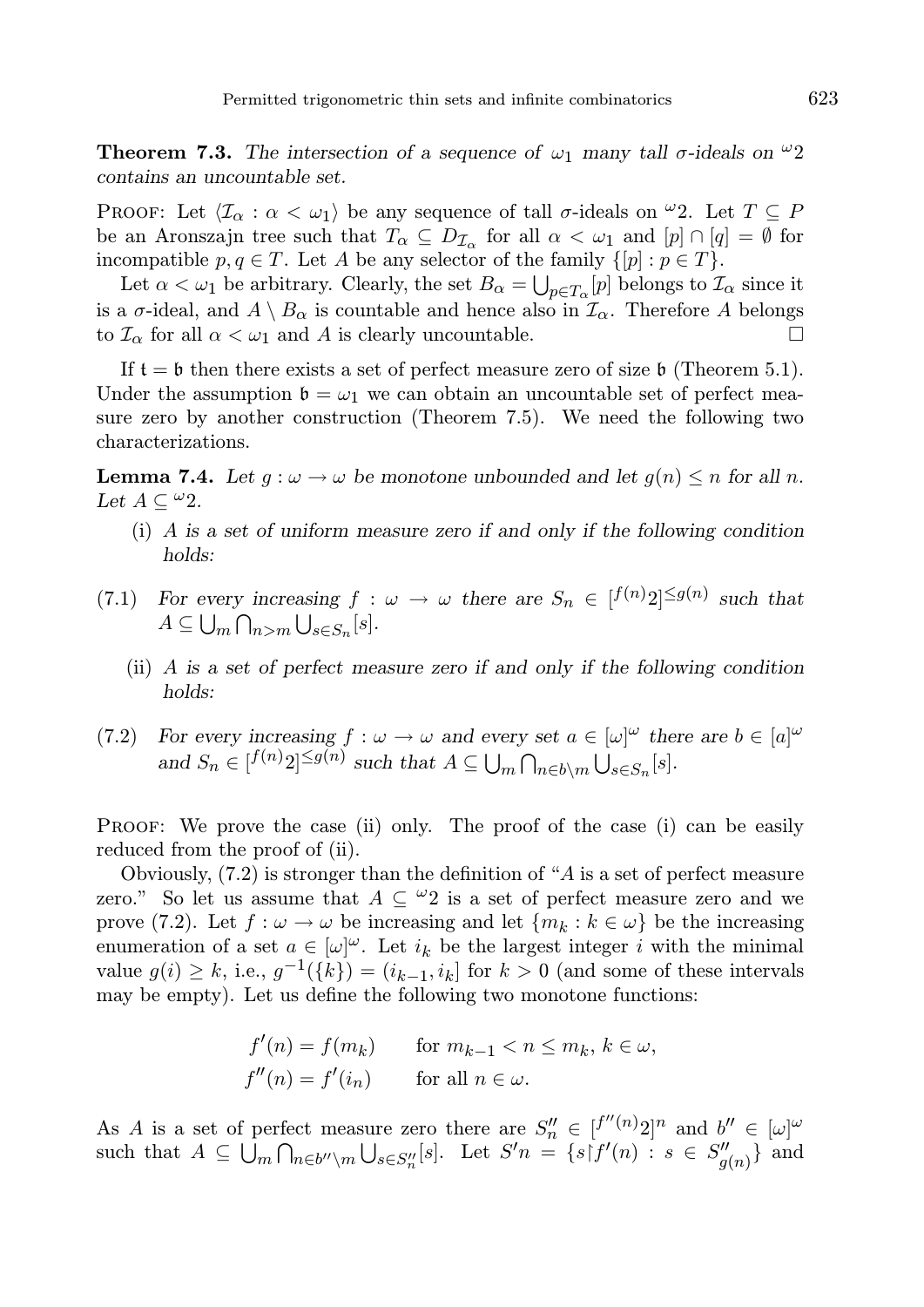$b' = g^{-1}(b'')$ . If  $g(n) = k$  then  $f'(n) \le f'(i_k) = f''(k)$  and hence  $S'_n \subseteq f'(n)$ ,  $|S'_n| \leq g(n)$  and  $A \subseteq \bigcup_m \bigcap_{n \in b' \setminus m} \bigcup_{s \in S'_n}[s]$ . As the function  $f'$  is constant on intervals  $(m_{k-1}, m_k]$  we can define a sequence  $\langle S_n : n \in \omega \rangle$  and a set  $b \subset a =$  $\{m_k : k \in \omega\}$  such that  $\langle S_n : n \in b \rangle$  and  $\langle S'_n : n \in b' \rangle$  consist of the same terms. It follows that condition (7.2) holds.

## Theorem 7.5.

- (i) The ideal  $\mathcal{L}_{u,m,z}$  is the intersection of  $\mathfrak d$  many tall  $\sigma$ -ideals.
- (ii) The ideal  $\mathcal{L}_{p,m,z}$  is the intersection of b many tall  $\sigma$ -ideals.

Hence, if  $\mathfrak{d} = \omega_1$  (resp.  $\mathfrak{b} = \omega_1$ ) then there exists an uncountable set of uniform measure zero (resp. of perfect measure zero).

PROOF: Let

$$
\mathcal{F} = \{ g \in {}^{\omega}\omega : \lim_{n \to \infty} g(n)/n = 0 \},\
$$

and for any increasing  $f : \omega \to \omega$  let

$$
\mathcal{I}_f = \{ A \subseteq \omega_2 : (\exists g \in \mathcal{F})(\exists S_n \in [f^{(n)}2]^{g(n)}) A \subseteq \bigcup_m \bigcap_{n > m} \bigcup_{s \in S_n} [s] \},
$$
  

$$
\mathcal{J}_f = \{ A \subseteq \omega_2 : (\exists g \in \mathcal{F})(\forall a \in [\omega]^\omega)(\exists b \in [a]^\omega)(\exists S_n \in [f^{(n)}2]^{g(n)})
$$
  

$$
A \subseteq \bigcup_m \bigcap_{n \in b \setminus m} \bigcup_{s \in S_n} [s] \}.
$$

Notice that whenever  $g_k: \omega \to [\omega]^{<\omega}, k \in \omega$ , are such that  $\lim_{n\to\infty} |g_k(n)|/n =$ 0 for all  $k \in \omega$  then there is  $g: \omega \to [\omega]^{<\omega}$  such that  $\lim_{n\to\infty} |g(n)|/n = 0$  and  $(\forall k)(\forall^{\infty} n) g_k(n) \subseteq g(n)$ . Also if  $\{a_n\}_{n=0}^{\infty}$  is a decreasing sequence of infinite subsets of  $\omega$  then there is an infinite set a such that  $a \subseteq^* a_n$  for all n. Therefore  $\mathcal{I}_f$ and  $\mathcal{J}_f$  are  $\sigma$ -ideals. Easily it can be seen that the ideals  $\mathcal{I}_f$  are tall and as  $\mathcal{I}_f \subseteq \mathcal{J}_f$ the ideals  $\mathcal{J}_f$  are such too. Using Lemma 7.4 we can easily see that if  $D \subseteq \omega$ is a dominating family and  $B \subseteq \omega$  is an unbounded family both consisting of increasing functions then  $\mathcal{L}_{u.m.z.} = \bigcap_{f \in D} \mathcal{I}_f$  and  $\mathcal{L}_{p.m.z.} = \bigcap_{f \in B} \mathcal{J}_f$ .

Notice that the above proof gives estimations for additivities of the ideals  $\mathcal{L}_{\text{u.m.z.}} \quad \text{and} \quad \mathcal{L}_{\text{p.m.z.}}; \quad \text{add}(\mathcal{L}_{\text{u.m.z.}}) \quad \geq \quad \min_f \text{add}(\mathcal{I}_f) \quad \text{and} \quad \text{add}(\mathcal{L}_{\text{p.m.z.}}) \quad \geq$  $\min_f \text{add}(\mathcal{J}_f).$ 

Our next aim is to prove the existence of an uncountable s-set. At first attempt to prove this using the same arguments as in Theorem 7.5 it is natural to ask about the following  $\sigma$ -ideals defined from sequences  $\mathcal{X} = \langle U_n : n \in \omega \rangle$  of open sets:

$$
\mathcal{I}_{\mathcal{X}} = \{ A \subseteq {}^{\omega}2 : (\forall a \in [\omega]^{\omega})(\exists b \in [a]^{\omega}) A \subseteq \bigcup_m \bigcap_{n \in b \setminus m} U_n \cup \bigcup_m \bigcap_{n \in b \setminus m} {}^{\omega}2 \setminus U_n \}.
$$

These ideals can contain perfect sets but it is not clear whether all of them and it is not clear at all whether they are tall (see [21] for a partial information).

As we are not able to prove that the ideals  $\mathcal{I}_{\chi}$  are tall, for every sequence of open sets  $\mathcal{X} = \langle U_n : n \in \omega \rangle$  and every  $a \in [\omega]^\omega$  we define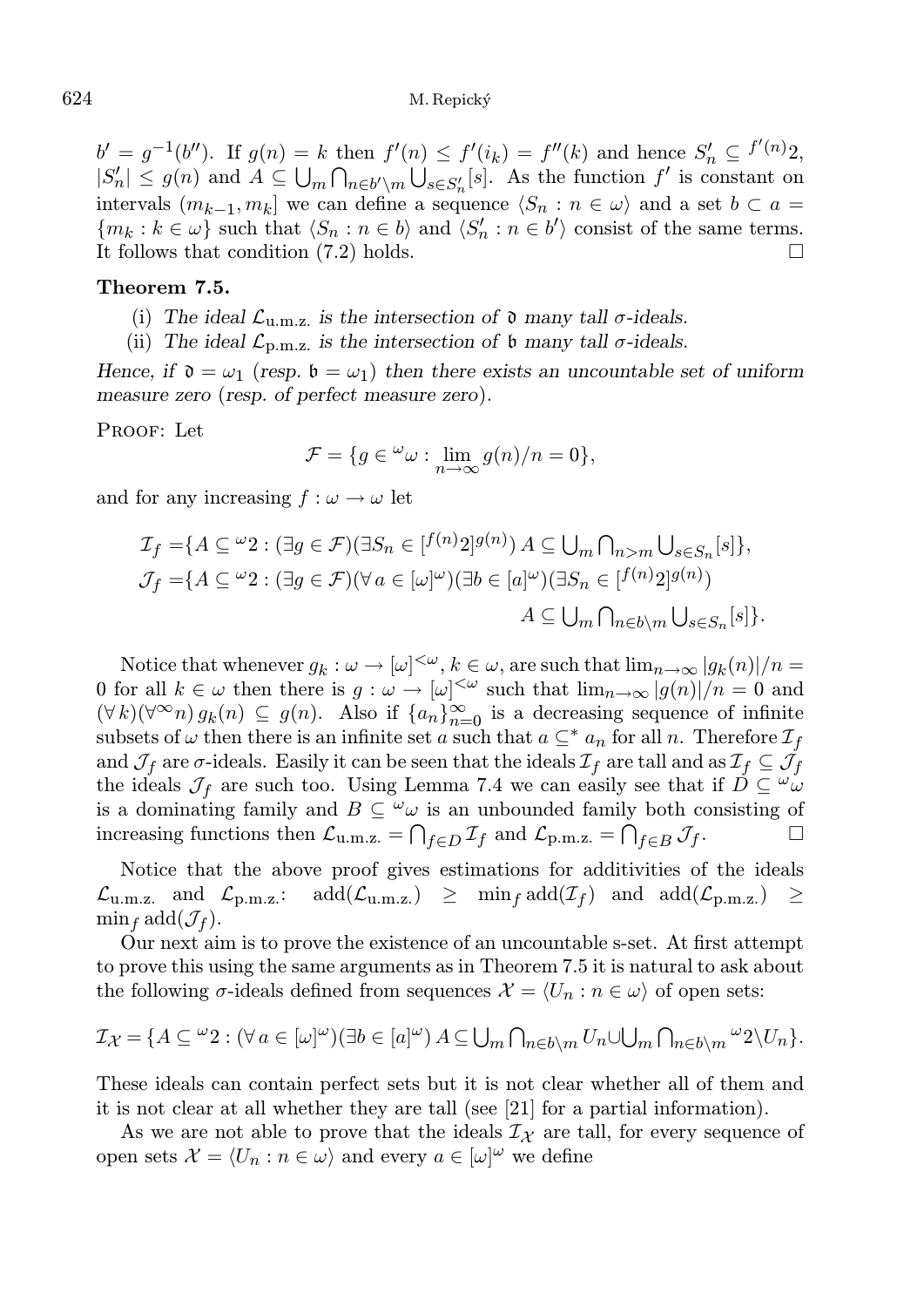**Lemma 7.6.**  $D_{\mathcal{X},a}$  is an  $\omega$ -dense subset of P.

PROOF: Let  $p \in P$  and  $k \in \omega$ . We find  $q \leq_k p, q \in D_{\mathcal{X},\alpha}$ .

For  $s \in p$  let  $a_s = \{n : [p_s] \cap U_n$  is dense in  $[p_s]\}$  and let  $S = \{a_s : s \in p\}.$ There is  $a' \in [a]^\omega$  such that  $a'$  refines all sets in S, i.e.,  $a' \subseteq^* u$  or  $a' \subseteq^* \omega \setminus u$ for every  $u \in S$ . We prove that for every  $s \in p$  and every set  $u \in [a']^{\omega}$  there exist  $v \in [u]^\omega$  and a perfect tree  $q^{(s)} \subseteq p_s$  such that  $[q^{(s)}] \subseteq \bigcup_m \bigcap_{n \in v \setminus m} U_n \cup$  $\bigcup_m \bigcap_{n \in v \setminus m} \omega_2 \setminus U_n$ . Then the lemma follows because if  $p \cap {}^k 2 = \{s_i : i \leq n_0\}$ then we inductively find decreasing sequence of infinite sets  $v_i \subseteq a'$  and  $q_i \leq p_{s_i}$ such that  $[q_i] \subseteq \bigcup_m \bigcap_{n \in v_i \setminus m} U_n \cup \bigcup_m \bigcap_{n \in v_i \setminus m} \omega_2 \setminus U_n$ . Now it is enough to take  $q = \bigcup_{i \leq n_0} q_i$  and  $b = v_{n_0}$ .

Let  $s \in p$  and  $u \in [a']^{\omega}$  be arbitrary. There are two possibilities:

- (1) There is  $t \in p_s$  and m such that  $u \setminus m \subseteq a_t$ .
- (2) For every  $t \in p_s$ ,  $(\forall^{\infty} n \in u)$   $[p_t] \cap U_n$  is not dense in  $[p_t]$ .

If (1) holds true then we set  $v = u$  and by induction for  $n \in u \setminus m$  we define nth branching levels of a tree  $q^{(s)} \subseteq p_t$  consisting of those  $r \in p_t$  for which  $[p_r] \subseteq U_n$ .

If (2) holds true then by induction on  $n \in \omega$  we define an increasing sequence of  $k_n \in u$  and nth branching levels of a tree  $q^{(s)} \subseteq p_s$  consisting of those  $r \in p_s$ for which  $[p_r] \cap U_{k_n} = \emptyset$ . Let  $v = \{k_n : n \in \omega\}$ .

In general we do not know whether the families  $\mathcal{I}_{\chi,a}$  are  $\sigma$ -ideals. However, all these families possess some weak form of  $\sigma$ -additivity which is sufficient for our needs:

(7.3) If  $\langle A_n : n \in \omega \rangle$  is a sequence of elements of  $\mathcal{I}_{\mathcal{X},a}$  such that  $A_n \in \mathcal{I}_{\mathcal{X},a}$  is witnessed by some  $b_n \in [a]^\omega$  such that the system  $\{b_n : n \in \omega\}$  is centered, then  $\bigcup_{n\in\omega} A_n \in \mathcal{I}_{\mathcal{X},a}$  is witnessed by any infinite pseudo-intersection of  $\{b_n : n \in \omega\}.$ 

**Theorem 7.7.** If  $c = \omega_1$  then there exists an uncountable s-set.

PROOF: Let  $\mathcal{X}_{\alpha}$ ,  $\alpha < \omega_1$  be an enumeration of all sequences of open sets. Like in the lemma before Theorem 7.3, by induction on  $\alpha < \omega_1$  we construct levels  $T_{\alpha} = \{p_{\omega\alpha+n} : n \in \omega\}$  of an Aronszajn tree T consisting of perfect trees and decreasing sequences of sets  $a_{\alpha}^{n+1} \subseteq a_{\alpha}^{n} \subseteq \omega$ ,  $n \in \omega$ , so that  $a_{\alpha}^{n+1}$  witnesses that  $p_{\omega\alpha+n} \in D_{\mathcal{X}_{\alpha,a_{\alpha}}^n}$ , and let  $a_{\alpha}$  be an infinite pseudo-intersection of  $\{a_{\alpha}^n : n \in \omega\}$ . Let A be any selector of the family  $\{[p] : p \in T\}$ . We prove that A is an s-set.

Let X be any sequence of open sets. There is  $\alpha < \omega_1$  such that  $\mathcal{X} = \mathcal{X}_{\alpha}$ . By condition (7.3) the set  $B_{\alpha} = \bigcup_{p \in T_{\alpha}} [p]$  belongs to  $\mathcal{I}_{\mathcal{X},a_{\alpha}}$  and let  $a \in [a_{\alpha}]^{\omega}$  witness that. Since  $A \setminus B_\alpha$  is countable,  $A \setminus B_\alpha \in \mathcal{I}_{\mathcal{X},a}$ . Consequently,  $A \in \mathcal{I}_{\mathcal{X},a}$ . It follows that A is an s-set.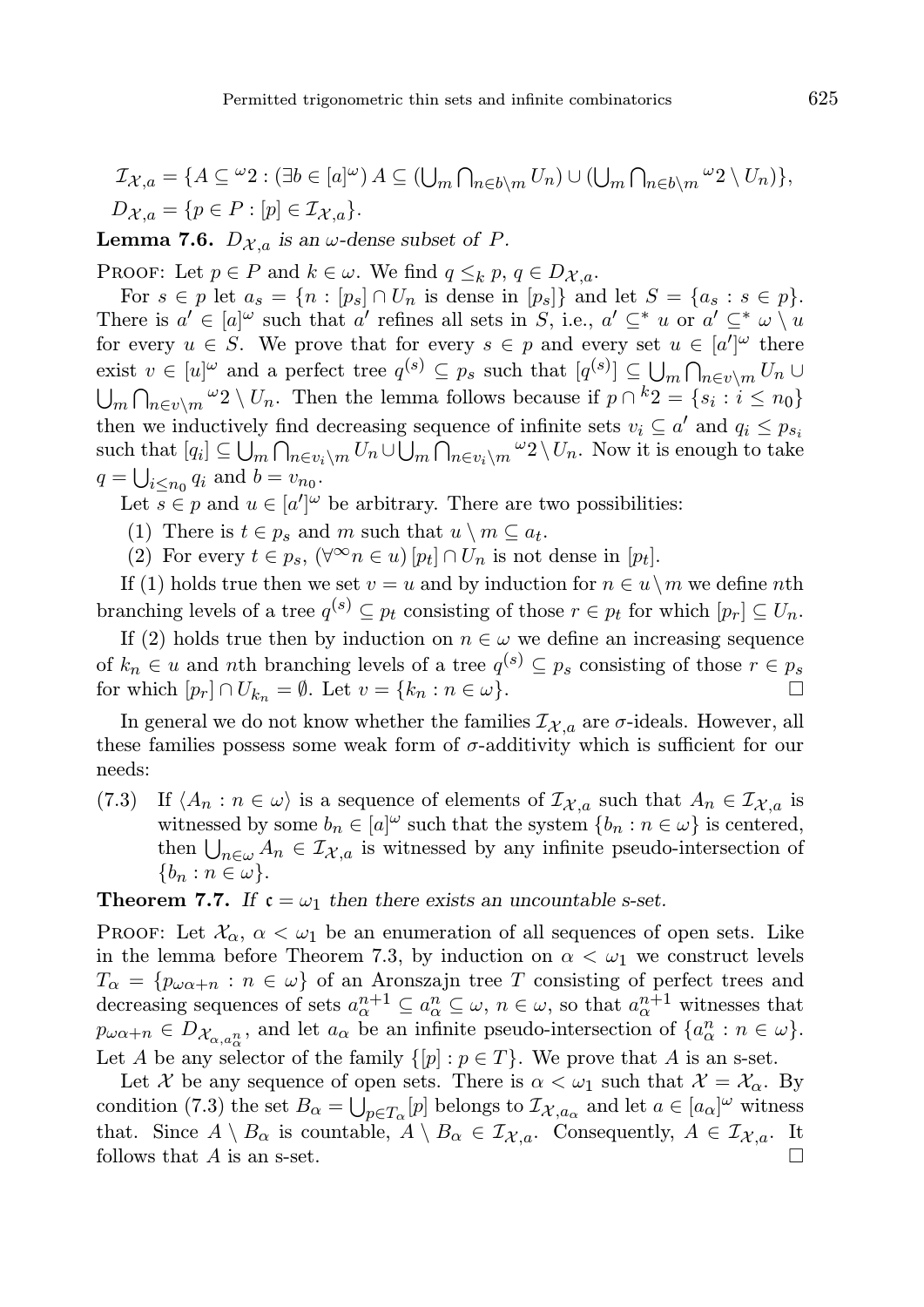#### 8. Some open questions

Let F be any of the families  $p\mathcal{D}, \mathcal{N}_0, \mathcal{N}, \mathcal{A}$ . The following questions are open:

- (i) Is there a perfect  $\mathcal{F}\text{-permitted set?}$
- (ii) Is there an  $\mathcal{F}\text{-permitted set of the size of continuum?}$
- (iii) Is there an uncountable set of perfect measure zero?
- (iv) Is there an s-set of the size of continuum?
- (v) Are there any inclusions between  $\text{Perm}(\mathcal{F})$ 's?
- (vi) All known lower bounds for non $(\mathcal{F})$  and non(Perm  $\mathcal{F}$ ) are the same. Is  $\text{non}(\mathcal{F}) = \text{non}(\text{Perm}\,\mathcal{F})$ ?
- (vii) Is  $\text{Perm}(\mathcal{F})$  a  $\sigma$ -ideal? What is the additivity of  $\text{Perm}(\mathcal{F})$ ?
- (viii) In the opposite direction to condition (iv) of Theorem 3.2, in Laver's model  $\mathcal{L}_{s.m.z.} = [\mathbb{R}]^{\leq \omega}$ . Is  $\text{Perm}(\mathcal{F}) = [\mathbb{R}]^{\leq \omega}$  consistent with set theory?
- (ix) Is there an  $F$ -permitted set which has not strong measure zero?
- (x) Is there an  $\mathcal N$ -permitted set not satisfying criterion  $(4n)$ ?
- (xi) Let  $p(x_1, \ldots, x_k)$  be any polynomial over  $\mathbb Z$  without absolute terms. Let  ${l_n^{(i)}}_{n=0}$  denote an increasing sequence of natural numbers for 1 ≤ i ≤ k. If in criteria (2d), (2a), (n<sub>0</sub>) we replace term  $\sin(m_{l_n} - m_{l'_n})\pi x$  by  $\sin p(m_{l_n^{(1)}}, \ldots, m_{l_n^{(k)}})\pi x$  we obtain generalized criteria for permittedness (provided that the set of all values  $p(m_{l_n^{(1)}}, \ldots, m_{l_n^{(k)}})$  is infinite). Some of these criteria may be trivial, like the criterion in the remark after Theorem 4.1. The question: Is there a permitted set (for family  $p\mathcal{D}, \mathcal{N}_0$ , or  $\mathcal{A}$ ) which does not satisfy the generalized criterion?
- (xii) Is  $\mathfrak{P}_2$  a tall ideal?

Questions (ii) and (iv) are open even if we replace the phrase "set of size of continuum" by the phrase "uncountable set."

**Fact 8.1.** If  $\text{Perm}(\mathcal{F})$  is not a  $\sigma$ -ideal, then there exists an uncountable (in fact of size  $\geq \mathfrak{f}$  and in the case  $\mathcal{F} = \mathcal{A}$  also of size  $\geq \mathfrak{s}$ )  $\mathcal{F}$ -permitted set.

PROOF:  $\mathcal{L}_{p,m,z} \subseteq \text{Perm}(\mathcal{F})$  and  $\mathcal{L}_{u,m,z}$  is a  $\sigma$ -ideal containing all sets of reals of size  $\lt f$ .

#### **REFERENCES**

- [1] Arbault M.J., Sur l'ensemble de convergence absolue d'une série trigonométrique, Bull. Soc. Math. France 80 (1952), 253–317.
- [2] Bartoszyński T., Recław I., Not every γ-set is strongly meager, Set theory (Bartoszynski T. et al., eds.). Annual Boise extravaganza in set theory conference, 1992/1994, Boise State University, Boise, ID, USA, Contemp. Math. 192 (1996), 25–29.
- [3] Bartoszyński T., Scheepers M., Remarks on sets related to trigonometric series, Topology Appl. 64 (1995), 133–140.
- [4] Bary N.K., *Tpuzonomempuveckue pridu*, Mockba, 1961; English translation, A Treatise on Trigonometric Series, Macmillan, New York, 1964.